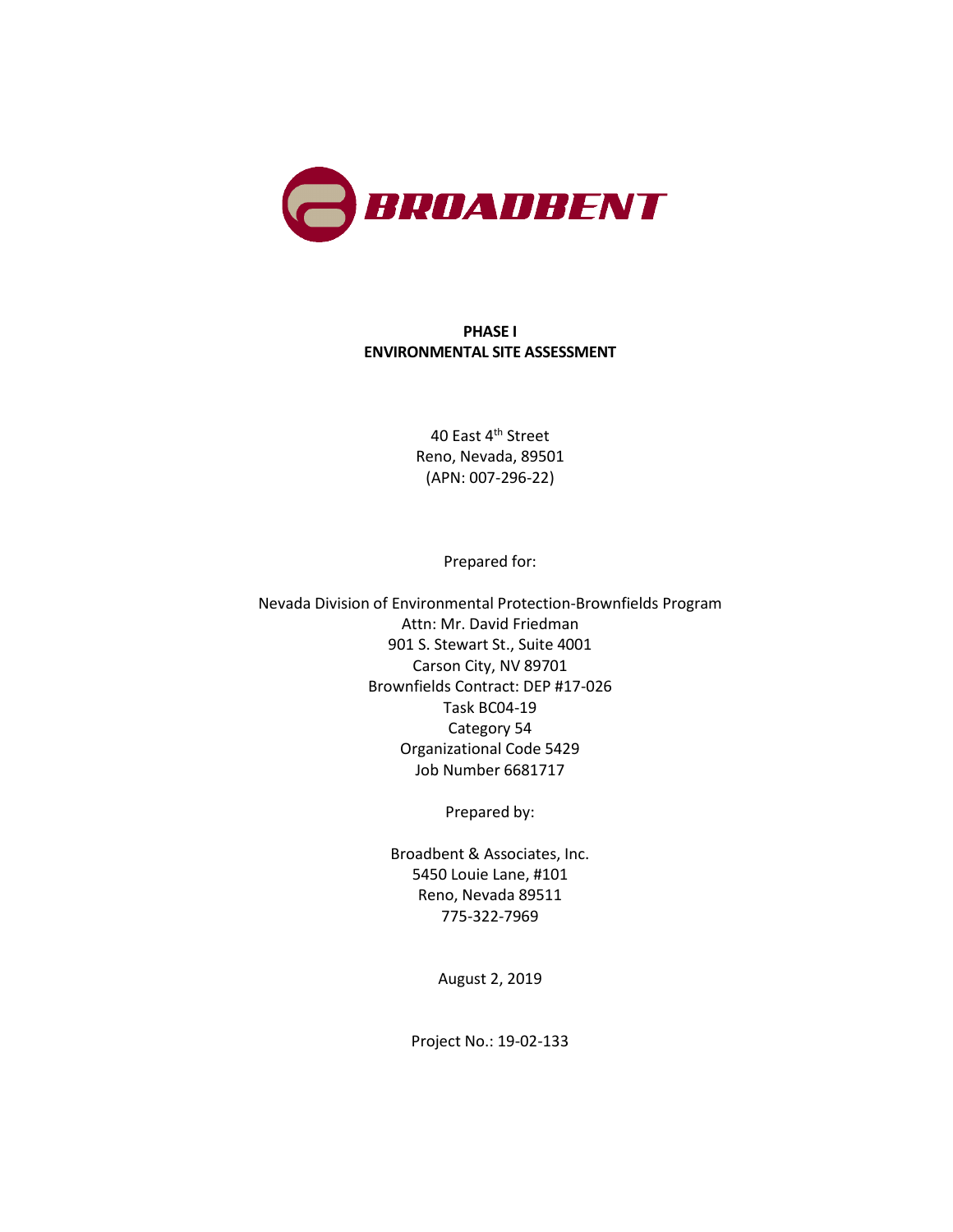

August 2, 2019 Project No: 19-02-133 Task BC04-19 Job Number 6681717

Nevada Division of Environmental Protection-Brownfields Program 901 S. Stewart St., Suite 4001 Carson City, NV 89701

Attn: Mr. David Friedman

RE: Phase I Environmental Site Assessment, 40 E. 4<sup>th</sup> St., (APN: 007-296-22) Reno, Nevada 89501.

Dear Mr. Friedman:

Attached is the report titled *Phase I Environmental Site Assessment,* 40 E. 4th St., (APN: 007-296-22), Reno, Nevada 89501. This report includes a description of activities performed and results obtained from the investigation.

Should you have questions regarding the work performed or results obtained, please do not hesitate to contact us.

Sincerely, BROADBENT & ASSOCIATES, INC.

Brandon Reiff, PG, CEM #2300 (exp. 3/23/20) Senior Geologist

Enclosure: Phase I Environmental Site Assessment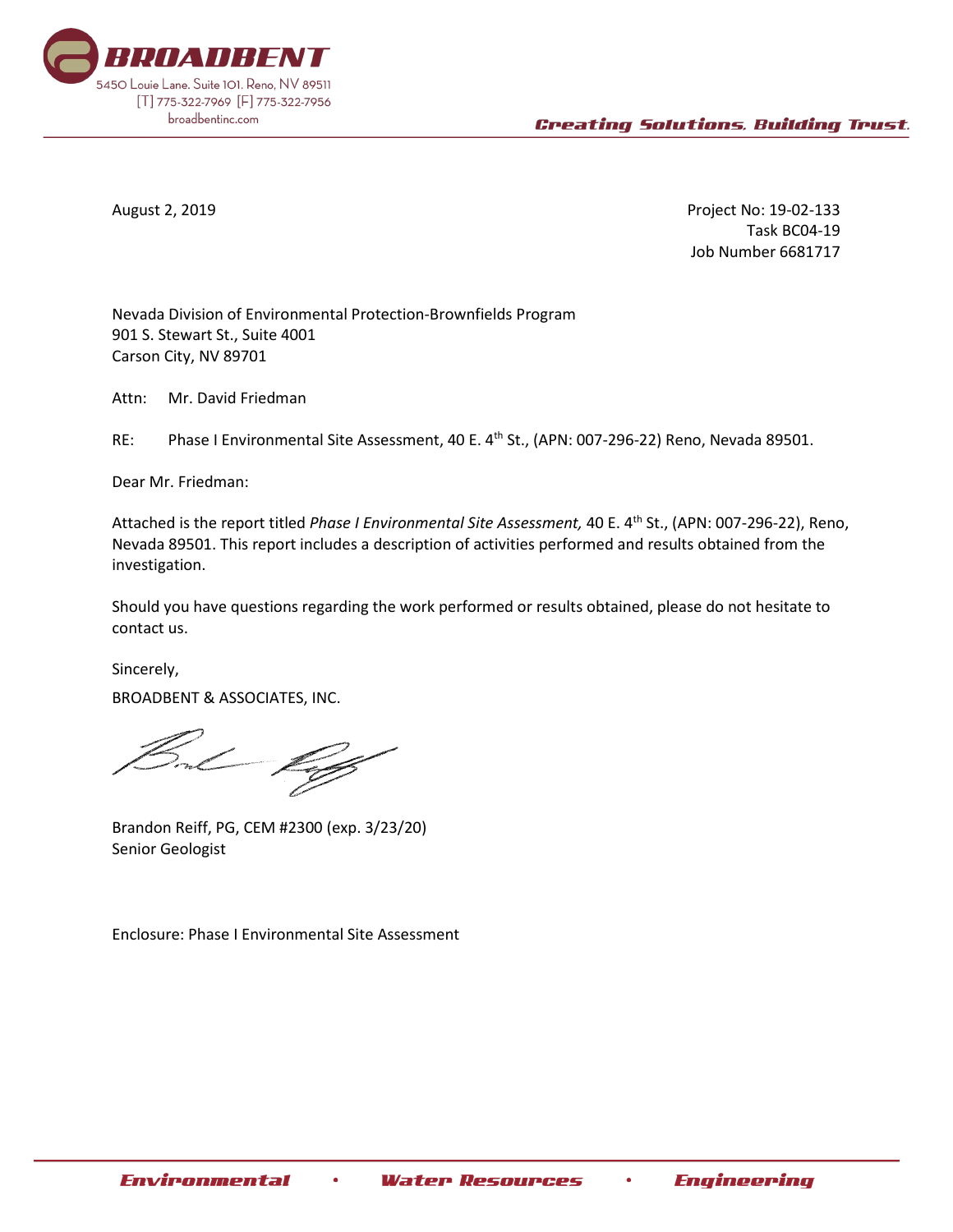# **Table of Contents**

| Section 1: | 1.1<br>1.2<br>1.3<br>1.4<br>1.5<br>1.6                                                                                                                                    |
|------------|---------------------------------------------------------------------------------------------------------------------------------------------------------------------------|
| Section 2: | 2.1<br>2.2<br>2.3<br>2.4                                                                                                                                                  |
| Section 3: | Owner, Key Property Manager, or Occupant Provided Information 5<br>3.1<br>Title Records, Environmental Liens or Activity and Use Limitations5<br>3.2<br>3.3<br>3.4<br>3.5 |
| Section 4: | 4.1<br>4.1.1<br>4.1.2<br>4.1.3<br>4.2<br>4.3<br>4.4<br>4.4.1<br>4.4.2<br>4.4.3<br>4.4.4<br>4.5                                                                            |
| Section 5: | 5.1<br>5.2<br>Hazardous Substance and Unidentified Substance Containers15<br>5.3<br>5.4                                                                                   |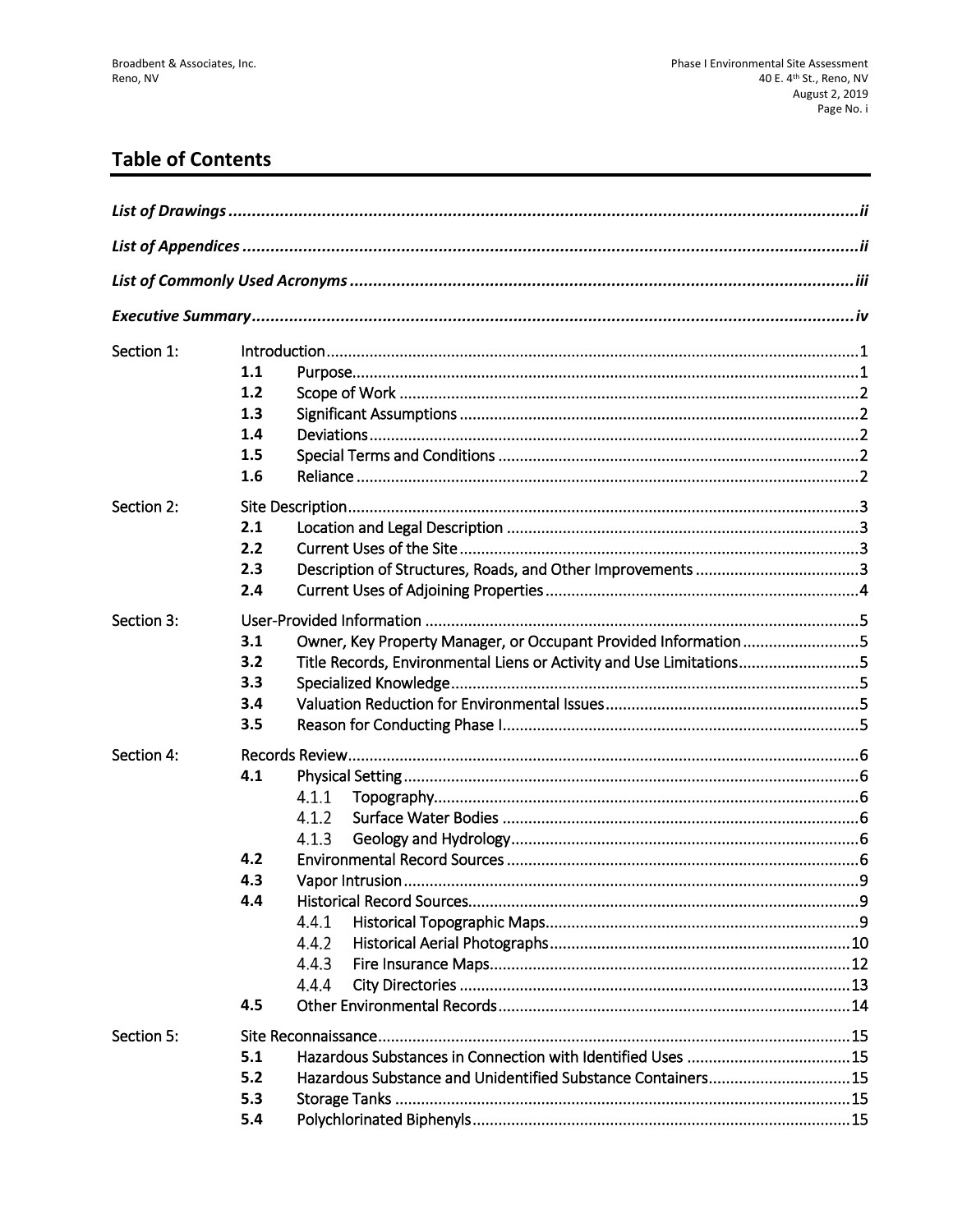|             | 5.5  |  |  |
|-------------|------|--|--|
|             | 5.6  |  |  |
|             | 5.7  |  |  |
|             | 5.8  |  |  |
|             | 5.9  |  |  |
|             | 5.10 |  |  |
|             | 5.11 |  |  |
| Section 6:  |      |  |  |
|             | 6.1  |  |  |
|             | 6.2  |  |  |
| Section 7:  |      |  |  |
| Section 8:  |      |  |  |
| Section 9:  |      |  |  |
| Section 10: |      |  |  |
| Section 11: |      |  |  |
| Section 12: |      |  |  |

### **List of Drawings**

- 1 Site Location Map
- 2 Property Location Map

### **List of Appendices**

- A Assessor's Parcel Map
- B User-Provided Information Questionnaire
- C Environmental Records Search Report
- D Historical Record Sources
- E Site Reconnaissance Photographs
- F Qualifications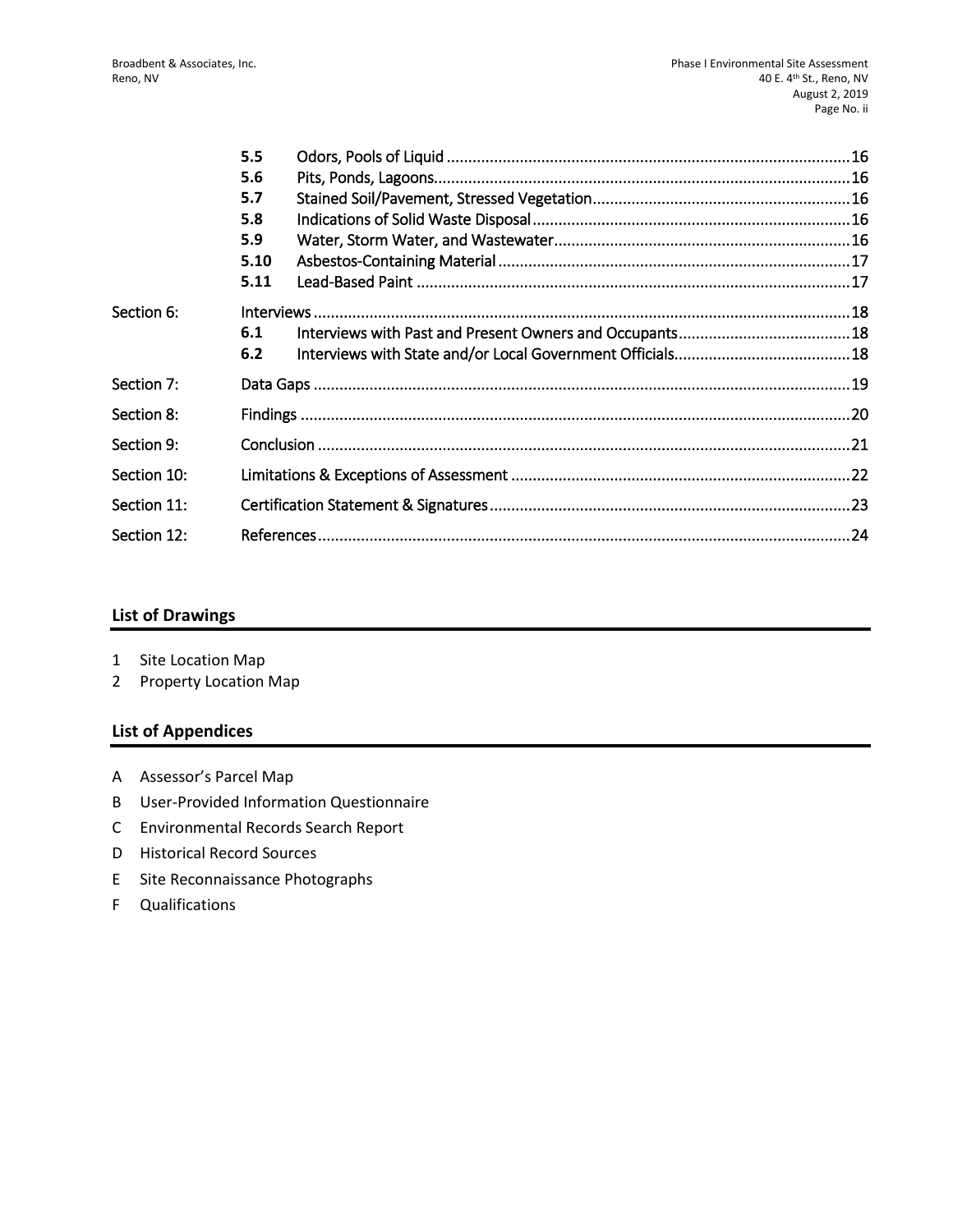### **List of Commonly Used Acronyms**

AAI – All Appropriate Inquiries APN – Assessor's Parcel Number AST – Aboveground Storage Tank ASTM – ASTM International Broadbent – Broadbent & Associates, Inc. CDL – Clandestine Drug Laboratory CERCLA – Comprehensive Environmental Response, Compensation, and Liability Act CFR – Code of Federal Regulations CREC – Controlled Recognized Environmental Condition EDR – Environmental Data Resources EMI – Emissions Inventory Data EPA – United States Environmental Protection Agency ESA – Environmental Site Assessment FID – Facility Inventory Database FINDS – Facility Index System FIFRA – Federal Insecticide, Fungicide and Rodenticide Act HAZNET – Hazardous Waste Facility & Manifest Database HREC – Historical Recognized Environmental Condition LF – Landfill LUST – Leaking Underground Storage Tank NDEP – Nevada Division of Environmental Protection NPL – National Priorities List PCB – Polychlorinated-biphenyls ppb – Parts per billion ppm – Parts per million PVC – polyvinyl chloride RCRA – Resource Conservation & Recovery Act RCRIS – Resource Conservation & Recovery Act Information System RDA – Redevelopment Agency REC – Recognized Environmental Condition SARA – Superfund Amendments and Reauthorization Act SLIC – Spills, Leaks, and Investigation Cleanups SCS – Soil Conservation Service SWEEPS – Statewide Environmental Evaluation and Planning System SWF – Solid Waste Facility SWRCY – Solid Waste Recycler Database TSCA – Toxic Substances Control Act USDA – United States Department of Agriculture USGS – United States Geological Survey UST – Underground Storage Tank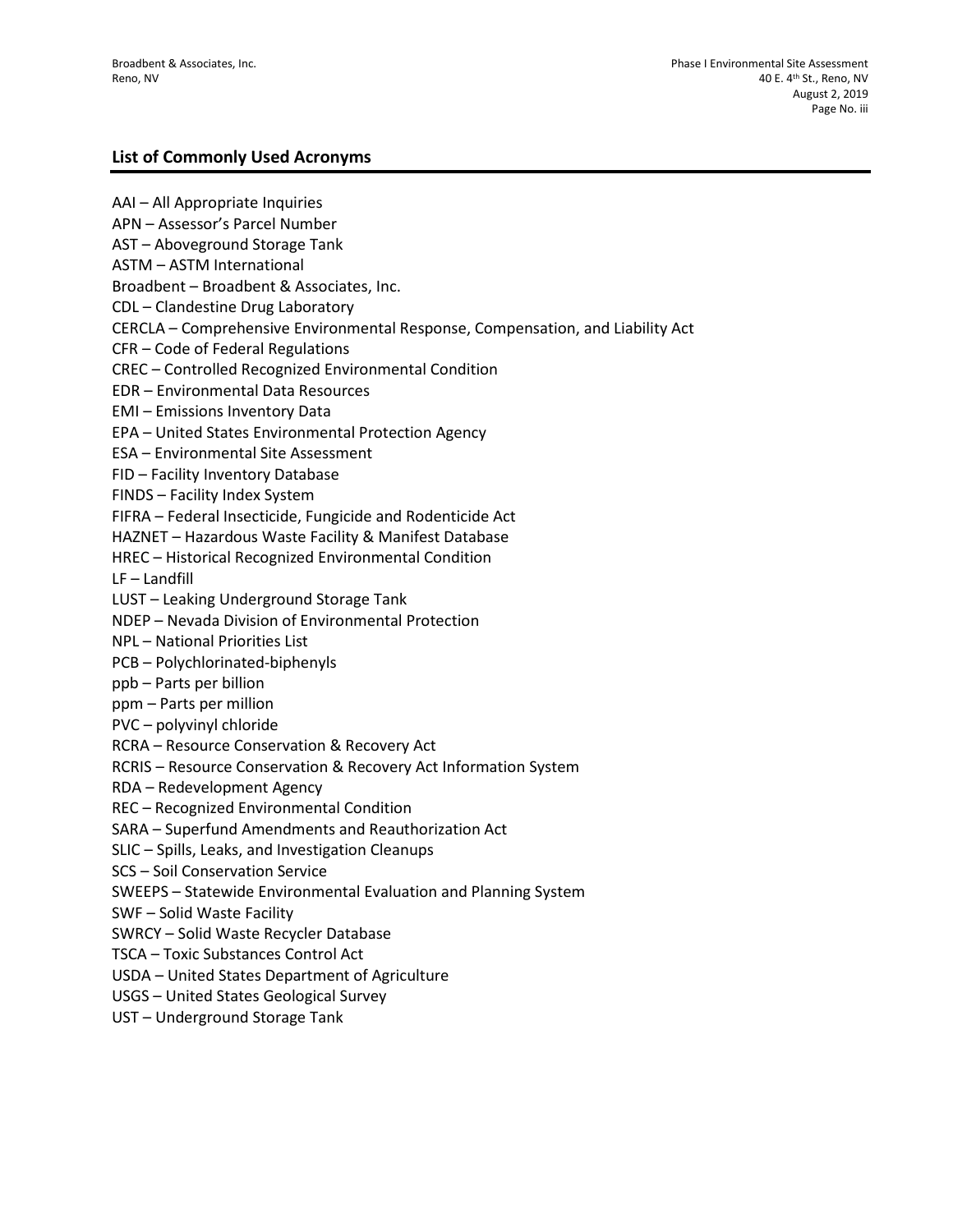### **Executive Summary**

To assist the City of Reno with their due diligence efforts, Broadbent & Associates, Inc. (Broadbent) has conducted this Phase I Environmental Site Assessment (ESA) on the real property located at 40 E. 4<sup>th</sup> St. (APN 007-296-22), Reno, Nevada, 89501. This ESA was conducted in conformance with the scope and limitations of ASTM Practice E1527-13: *Standard Practice for Environmental Site Assessments – Phase I Environmental Site Assessment Process*, and the United States Environmental Protection Agency (EPA) final rule contained within Code of Federal Regulations Volume 40 Part 312 – *Standards and Practices for All Appropriate Inquiries*. Exceptions to, or deletions from, this practice are described in Section 1 of this report. Use of the referenced ASTM Process is intended to satisfy requirements for conducting "all appropriate inquiries" (AAI) under the Comprehensive Environmental Response, Compensation and Liability Act (CERCLA).

This assessment has revealed no recognized environmental conditions in connection with the Property.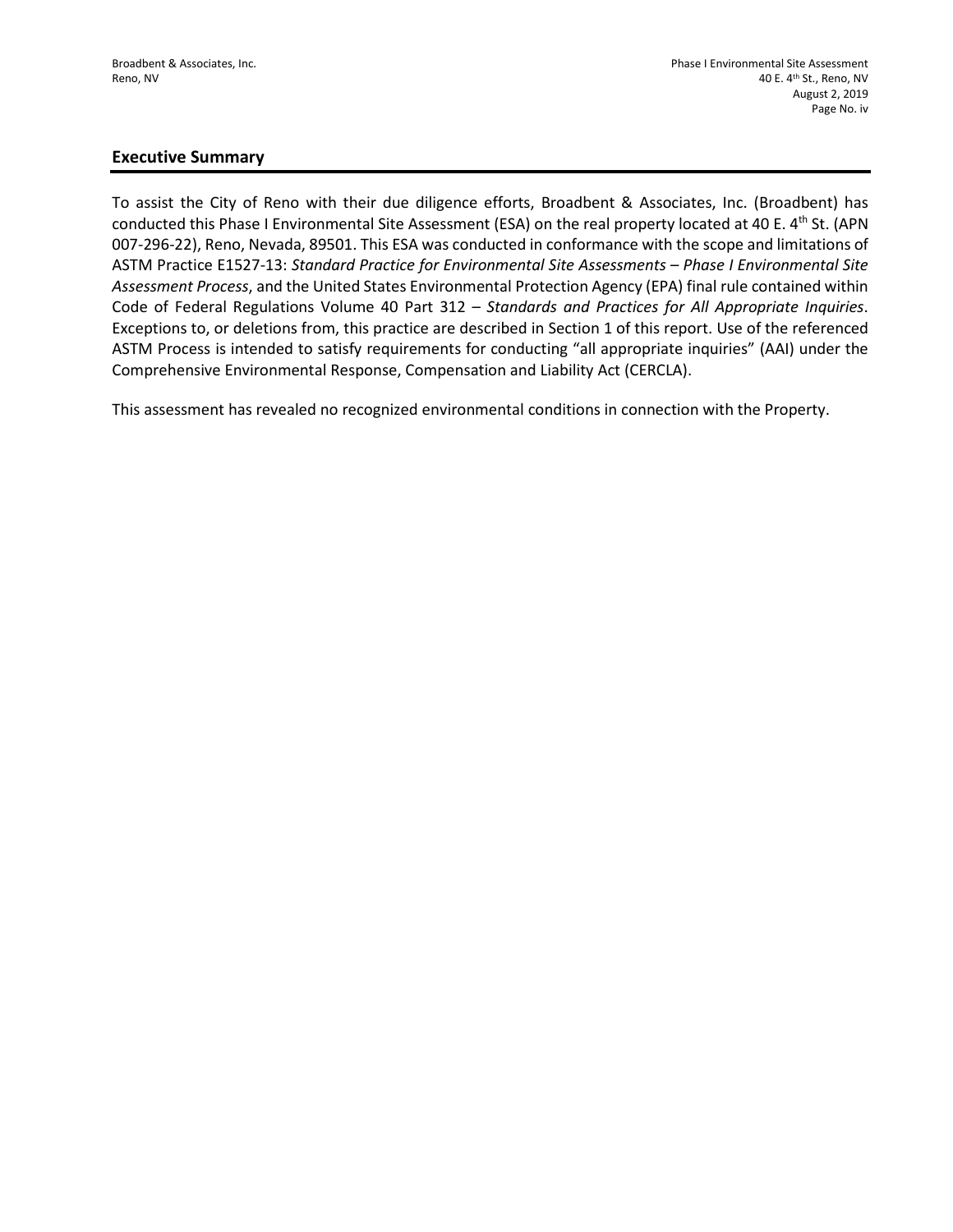## **Section 1: Introduction**

This section describes the purpose of and authorization for conducting this assessment. Also discussed are significant assumptions, deviations, special terms and conditions, and user reliance on this report.

### **1.1** Purpose

To assist the City of Reno with their due diligence efforts relative to the site located at 40 E. 4th St., (APN: 007- 296-22) in Reno, NV (Property), Broadbent & Associates, Inc. (Broadbent) conducted an All Appropriate Inquiry Phase I Environmental Site Assessment (ESA) consistent with the ASTM International Standard E1527- 13: *Standard Practice for Environmental Site Assessments – Phase I Environmental Site Assessment Process*, and the United States Environmental Protection Agency (EPA) final rule contained within Code of Federal Regulations (CFR) Volume 40 Part 312 – *Standards and Practices for All Appropriate Inquiries* (AAI). The purpose of this due diligence investigation is to identify recognized environmental conditions (RECs), controlled recognized environmental conditions (CRECs), historical recognized environmental conditions (HRECs), and/or *de minimis* conditions as defined below.

A REC is defined by ASTM International as:

"The presence or likely presence of any hazardous substances or petroleum products in, on, or at a property: (1) due to release to the environment; (2) under conditions indicative of a release to the environment; or (3) under conditions that pose a material threat of a future release to the environment. *De minimis* conditions are not recognized environmental conditions."

A HREC is defined by ASTM International as:

"A past release of any hazardous substances or petroleum products that has occurred in connection with the property and has been addressed to the satisfaction of the applicable regulatory authority or meeting unrestricted use criteria established by a regulatory authority, without subjecting the property to any required controls (for example, property use restrictions, activity and use limitations, institutional controls, or engineering controls)."

A CREC is defined by ASTM International as:

"A recognized environmental condition resulting from a past release of hazardous substances or petroleum products that has been addressed to the satisfaction of the applicable regulatory authority (for example, as evidenced by the issuance of a no further action letter or equivalent, or meeting riskbased criteria established by regulatory authority), with hazardous substances or petroleum products allowed to remain in place subject to the implementation of required controls (for example, property use restrictions, activity and use limitations, institutional controls, or engineering controls)."

A *De Minimis* Condition is defined by ASTM International as:

"A condition that generally does not present a threat to human health or the environment and that generally would not be the subject of an enforcement action if brought to the attention of appropriate governmental agencies. Conditions determined to be *de minimis* conditions are not recognized environmental conditions nor controlled recognized environmental conditions."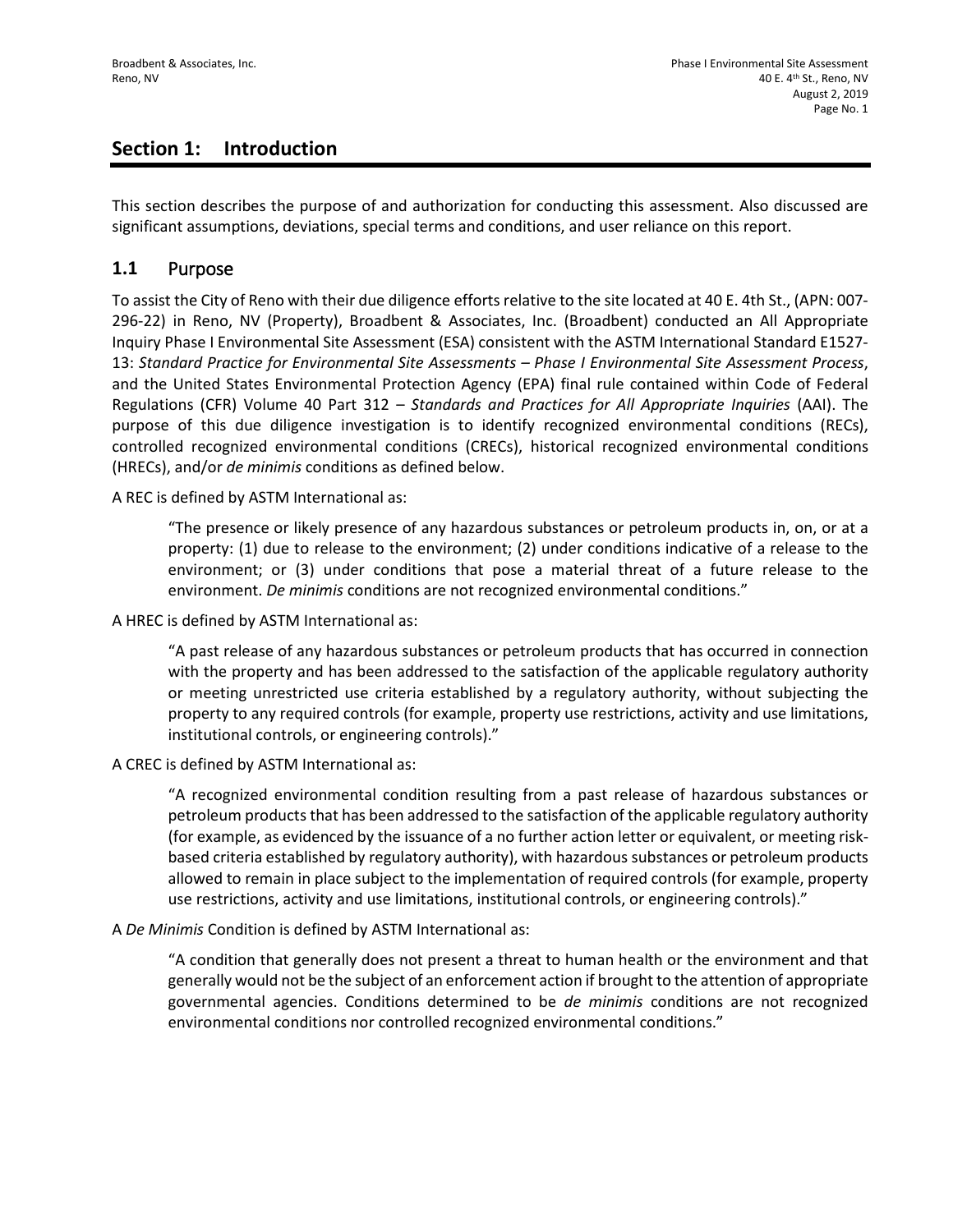## **1.2** Scope of Work

Various investigative methods were utilized to complete this ESA. Specific items accomplished include the following:

- Prepared a general site description
- Reviewed User-provided information
- Reviewed readily ascertainable environmental records
- Conducted a site reconnaissance
- Conducted interviews
- Identified data gaps (if present)
- Prepared this ESA report summarizing assessment results

### **1.3** Significant Assumptions

Conclusions stated in this report are based upon observations made by employees of Broadbent and also upon information provided by others. It is assumed that these observations and information are accurate. However, Broadbent cannot be held responsible for the accuracy of the information provided by others. The scope of this ESA does not purport to encompass every report, record, or other form of documentation relevant to the Property being evaluated.

### **1.4** Deviations

There were no deviations from the ASTM International standards.

### **1.5** Special Terms and Conditions

Observations contained within this assessment are based upon Property conditions readily visible and present at the time of the site reconnaissance. These Property observations are unable to specifically identify conditions of potential mold, asbestos containing building materials, subsurface soil, groundwater, vapor, or underground storage tanks, unless specifically mentioned. This ESA does not attempt to address the unidentified past or forecast future Property conditions.

### **1.6** Reliance

The enclosed ESA has been conducted for the exclusive use of NDEP and the City of Reno and may not be reproduced, distributed, or relied upon by others without the prior written authorization of NDEP and/or City of Reno and Broadbent. A Reliance Letter can be prepared for additional use upon request by NDEP or City of Reno.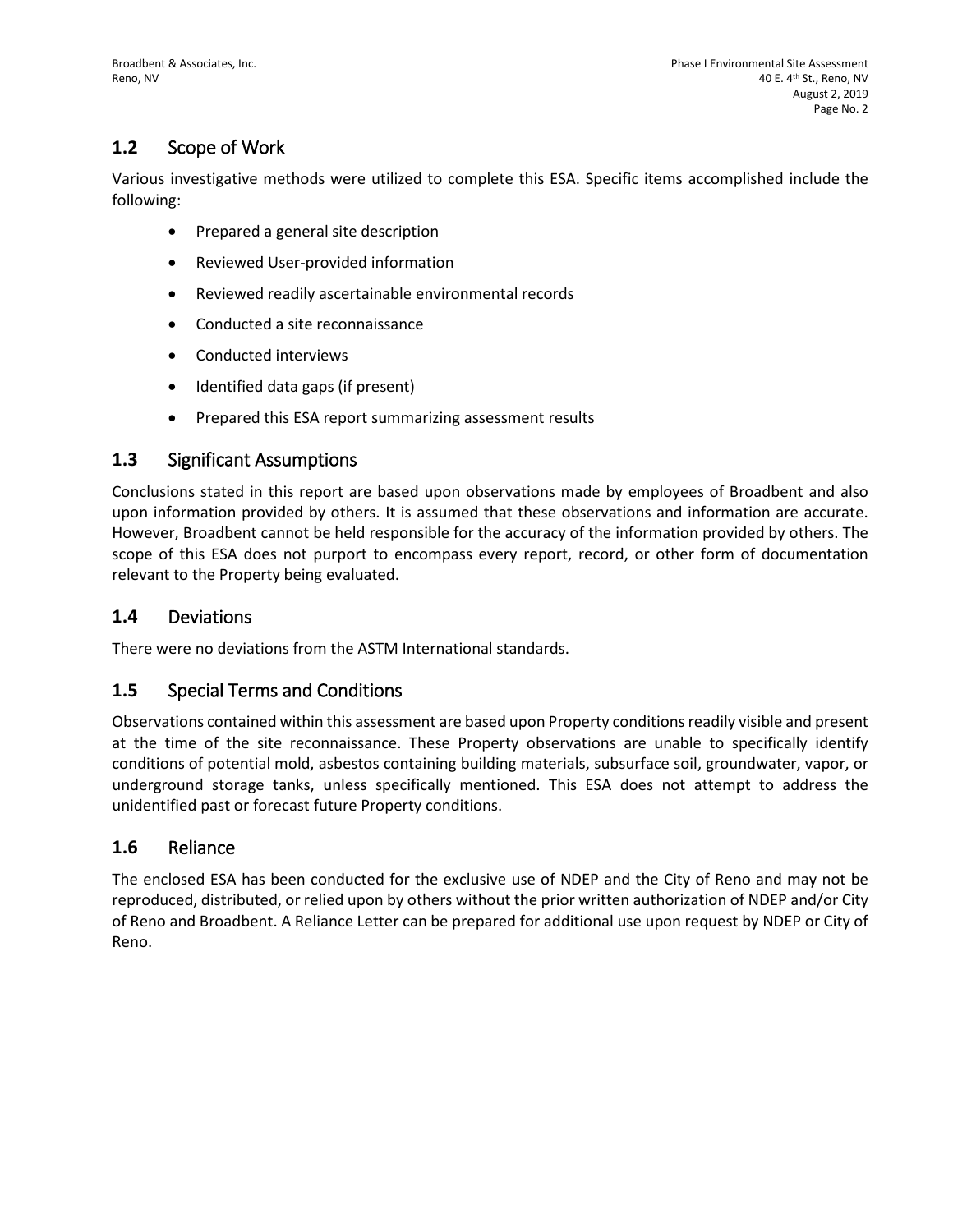## **Section 2: Site Description**

This section describes the Property with its location and legal description, general vicinity characteristics, current uses, description of on-site improvements, and current uses of adjoining properties.

### **2.1** Location and Legal Description

The Property is located within the incorporated limits of Reno, NV. The Property's current physical address is 40 E. 4th St., Reno, NV. The Property consists of one parcel assigned Washoe County Assessor's Parcel Number 007-296-22. A copy of the Washoe County Assessor's Parcel Map for the Property is provided in Appendix A.

Approximate latitude and longitude coordinates for the center of the Property are 39.5295210 North, - 119.8131590 West NAD83. The Property is located within the northeast quarter of Section 11, Township 19 North, Range 19 East, relative to the Mount Diablo Baseline and Meridian. The Property is covered by the United States Geological Survey (USGS) 6723545 Reno, NV 7.5-minute quadrangle topographic map. A Site Location and Property Location Map are provided as Figures 1 and 2, respectively.

### **2.2** Current Uses of the Site

The Property is currently the CitiCenter Plaza Park. No RECs, CRECs, and/or HRECs were noted relative to the Property based on review of current uses of the Property.

### **2.3** Description of Structures, Roads, and Other Improvements

The Property is currently developed with two single-story office buildings consisting of approximately 3,742 sq. feet. The structures were built in 1986 and are constructed of reinforced concrete framing and concrete block exterior walls. The heating and cooling systems for the Property buildings are provided by space heaters and electric air conditioning units. The northern building is currently vacant. The southern building is currently used by the City of Reno Ambassadors. Additional Property information is provided in the table below.

| Size of Property (approximate)                 | According to the Washoe County Assessor, the approximate size of parcel<br>007-296-22 is 1.135 acres.                                                                                                        |  |
|------------------------------------------------|--------------------------------------------------------------------------------------------------------------------------------------------------------------------------------------------------------------|--|
| <b>General Topography of Property</b>          | The Property has a gradual downward slope to the east-southeast.                                                                                                                                             |  |
| <b>Adjoining and/or Access/Egress Roads</b>    | The Property is accessible by entrances/exits on the east side of the<br>Property via Center St. and on the northern side via E. 4 <sup>th</sup> St. and an<br>alleyway on the western side of the Property. |  |
| Paved or Concrete Areas (including<br>parking) | The Property is paved in concrete.                                                                                                                                                                           |  |
| <b>Unimproved Areas</b>                        | There are no known unimproved areas.                                                                                                                                                                         |  |
| <b>Landscaped Areas</b>                        | Several concrete tree planter areas were observed on the Property.                                                                                                                                           |  |
| <b>Surface Water</b>                           | The Truckee River is approximately 0.27 miles south of the Property.                                                                                                                                         |  |
| <b>Potable Water Source</b>                    | Truckee Meadows Water Authority                                                                                                                                                                              |  |
| <b>Sanitary Sewer Utility</b>                  | Washoe County                                                                                                                                                                                                |  |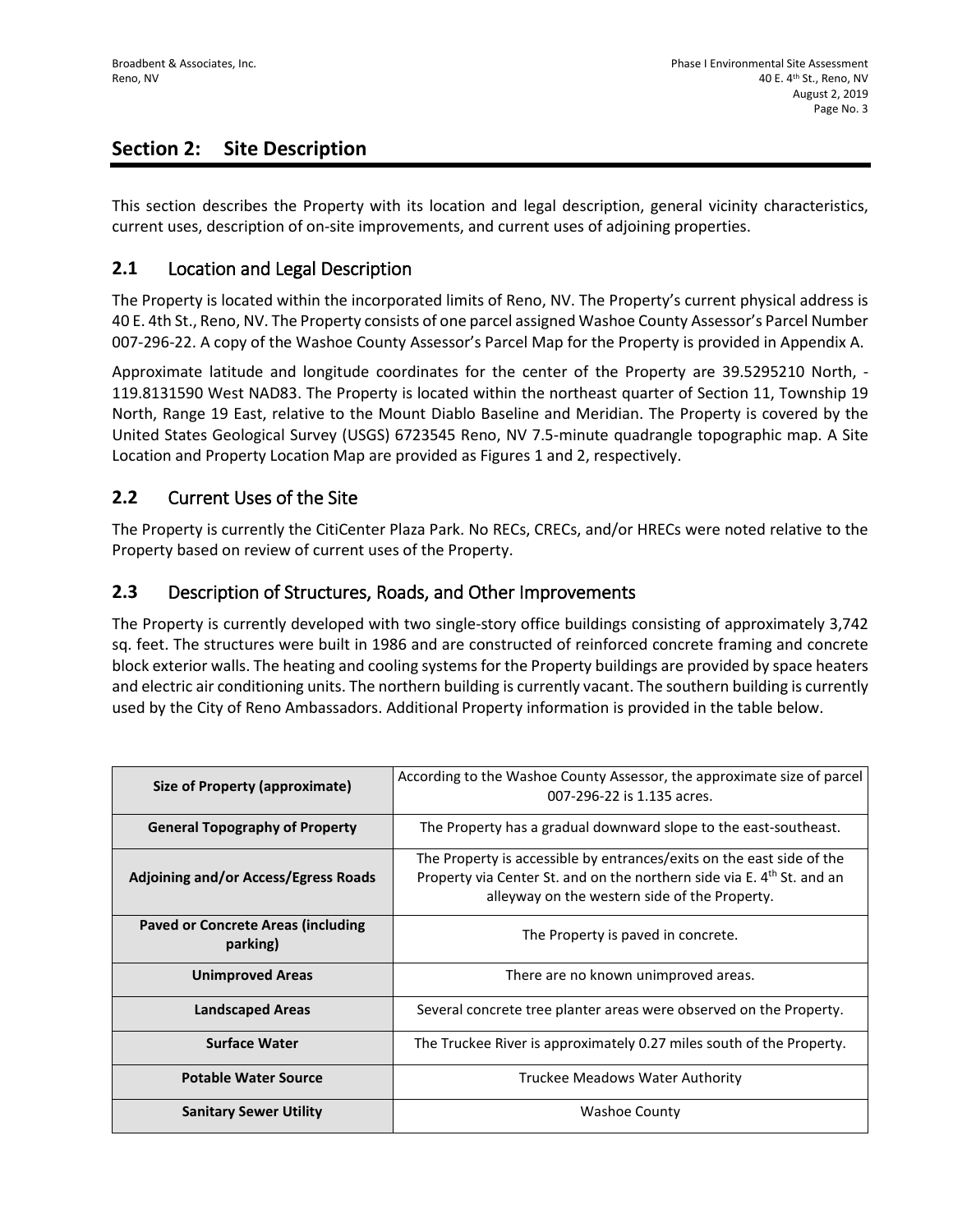| <b>Storm Sewer Utility</b> | Washoe County |
|----------------------------|---------------|
| <b>Electrical Utility</b>  | NV Energy     |
| <b>Natural Gas Utility</b> | NV Energy     |

No RECs, CRECs, and/or HRECs were identified relative to the Property based on review of structures, roads and other improvements to the Property.

### **2.4** Current Uses of Adjoining Properties

Adjoining properties are used for various purposes. Uses of adjoining properties at the time of this investigation are the following:

| <b>Direction</b> | <b>Address</b>      | <b>Use &amp; Occupant</b>          | <b>Comments</b>     |
|------------------|---------------------|------------------------------------|---------------------|
|                  | N/A                 | E.4 <sup>th</sup> St.              | Public thoroughfare |
| <b>North</b>     | 401 N. Center St.   | The Reno Ballroom                  | APN: 007-551-06     |
| South            | N/A                 | E. Plaza St.                       | Public thoroughfare |
|                  | 50 E. Plaza St.     | <b>Whitney Peak Parking Garage</b> | APN: 011-370-52     |
|                  | N/A                 | Alleyway                           | Public thoroughfare |
|                  | 380 N. Virginia St. | <b>Various Retail Stores</b>       | APN: 007-296-14     |
|                  | 354 N. Virginia St. | <b>Various Retail Stores</b>       | APN: 007-296-13     |
| West             | 340 N. Virginia St. | <b>Retail Store</b>                | APN: 007-296-12     |
|                  | 332 N. Virginia St. | Parking Lot                        | APN: 007-296-23     |
|                  | 300 N. Virginia St. | Palace Jewelry Pawn Shop           | APN: 007-296-21     |
|                  | 11 E. Plaza St.     | Parking Lot                        | APN: 007-296-20     |
| East             | N/A                 | N. Center St.                      | Public thoroughfare |
|                  | 300 N. Center St.   | <b>National Bowling Stadium</b>    | APN: 011-380-29     |

No RECs, CRECs, and/or HRECs were identified relative to the Property based on review of current uses of adjoining properties.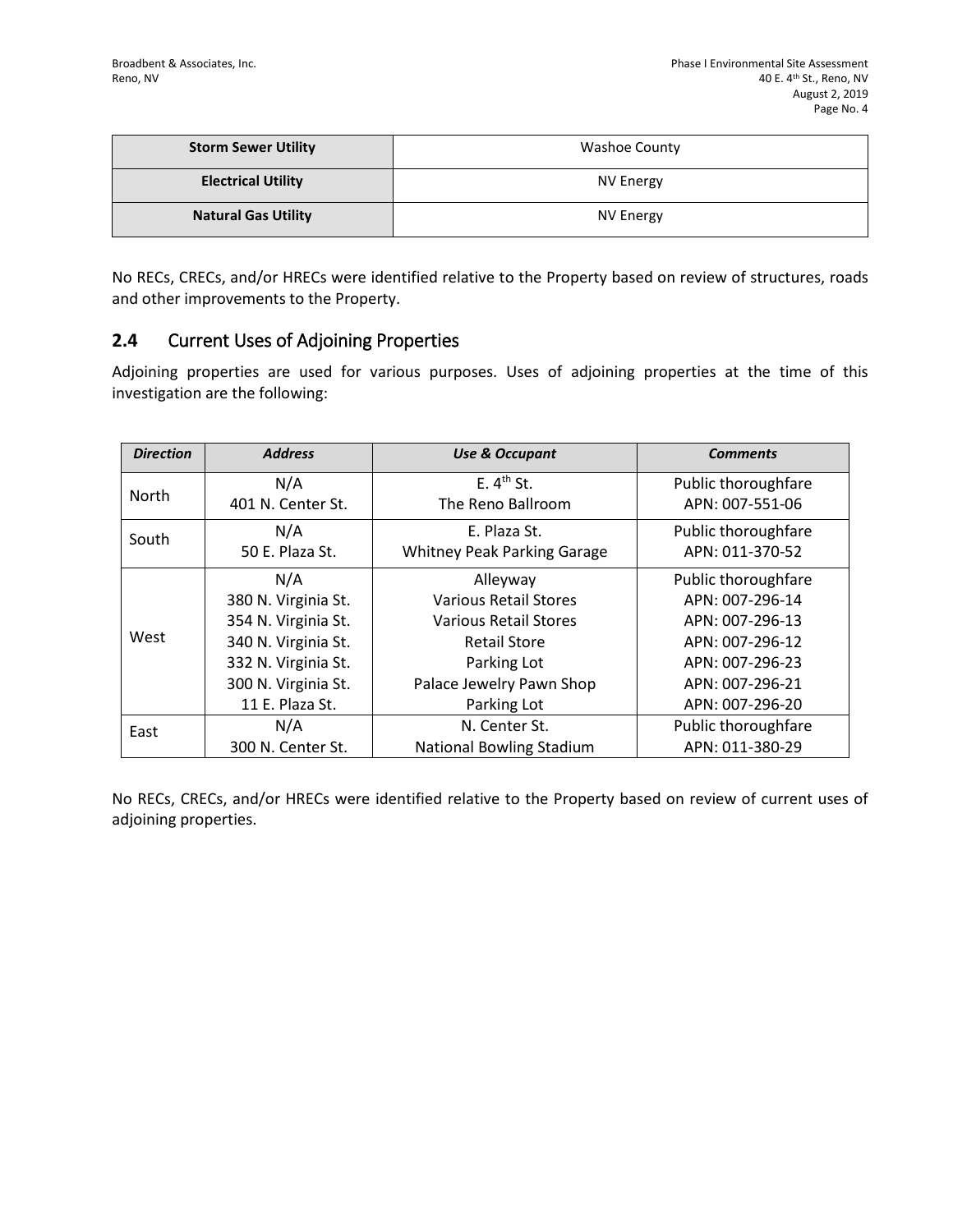## **Section 3: User-Provided Information**

The purpose of this section is to detail User-provided information used to help identify the possibility of RECs in connection with the Property. A User Questionnaire was provided to the User to assist them in compiling pertinent information. User-provided information is summarized below and included in Appendix B.

### **3.1** Owner, Key Property Manager, or Occupant Provided Information

According to Washoe County Assessor Data, the Property is owned by the City of Reno. The Property is currently utilized as the CitiCenter Plaza Park.

### **3.2** Title Records, Environmental Liens or Activity and Use Limitations

Reasonably ascertainable recorded land title records should be checked by the User to identify environmental liens or activity and use limitations, if currently recorded against the Property. Environmental liens or activity and use limitations so identified are supposed to be reported to the Environmental Professional conducting the ESA. No evidence of environmental liens or activity and/or use limitations was discovered or brought to the attention of Broadbent.

No RECs, CRECs, and/or HRECs were identified relative to the Property based on review of title records, environmental liens, or activity and use limitations.

### **3.3** Specialized Knowledge

If the User has or is aware of any specialized knowledge or experience that is material to RECs in connection with the Property, it is the User's responsibility to communicate this information to the Environmental Professional. The User provided specialized knowledge that the Property was formerly used as the Regional Transportation Commission (RTC) Bus Transit station.

No RECs, CRECs, and/or HRECs were identified relative to the Property based on review of available specialized knowledge.

### **3.4** Valuation Reduction for Environmental Issues

In a transaction involving the purchase of a parcel of real estate, if a User has actual knowledge that the purchase price of the Property is significantly less than the purchase price of comparable properties, the User should try to identify an explanation for the lower price and to make a written record of such explanation. User provided no information relative to valuation reduction relative to the Property.

No RECs, CRECs, and/or HRECs were noted relative to the Property based on review of information relative to valuation reduction for environmental issues.

### **3.5** Reason for Conducting Phase I

The purpose of this ESA was to identify existing or potential RECs, CRECs, and/or HRECs (as defined by ASTM Standard E1527-13) in connection with the Property, and it is assumed to also be to qualify the User for Landowner Liability Protection (LLP) relative to potential CERCLA liability.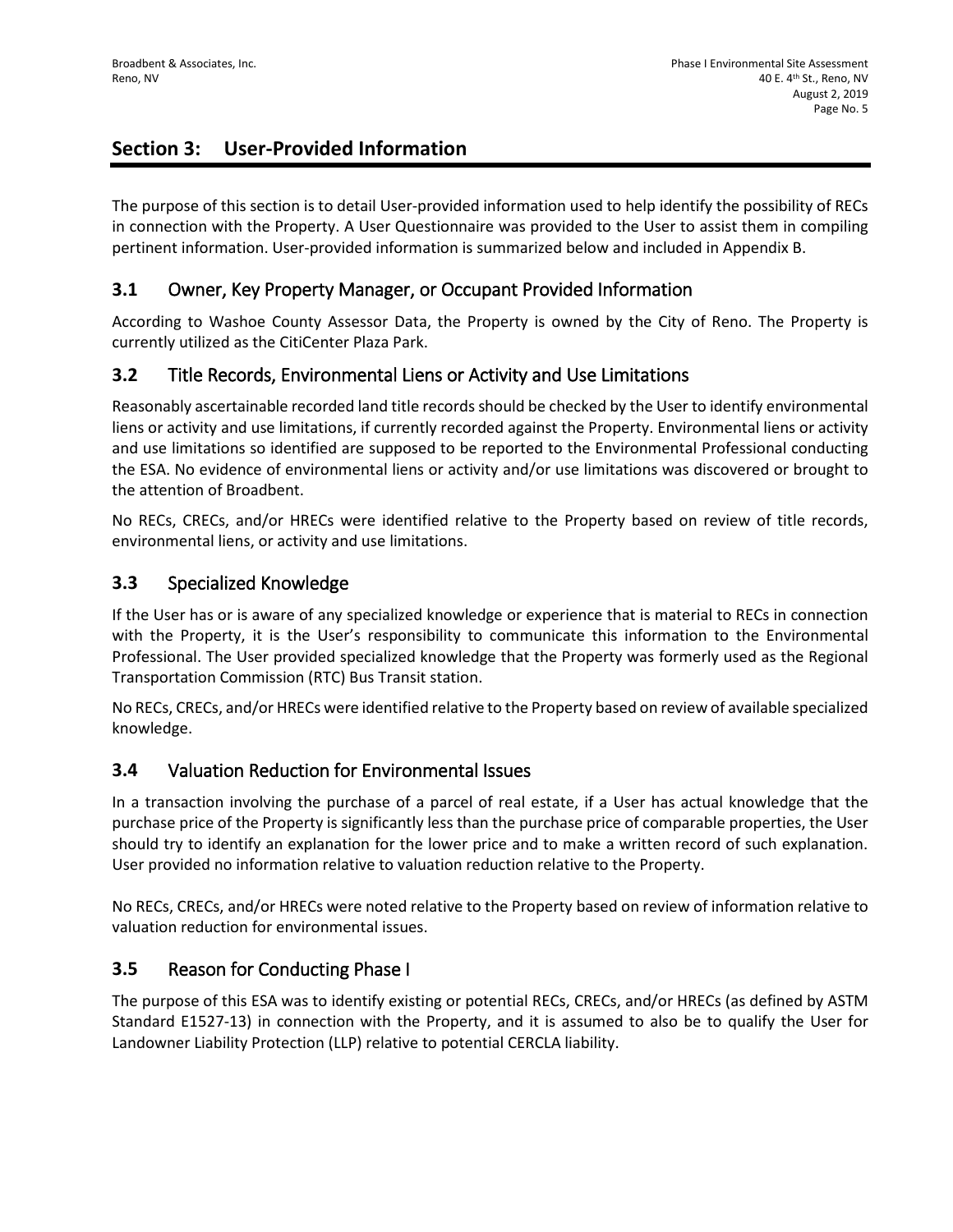### **Section 4: Records Review**

The purpose of a Records Review is to obtain and review records that will help identify RECs, CRECs, and/or HRECs in connection with the Property. A discussion of each record source is provided below.

### **4.1** Physical Setting

Physical setting information for the Property was obtained by a review of sources that included, but was not limited to, USGS topographic maps and a USDA soil survey report.

#### $4.1.1$ Topography

The USGS, 6723545 Reno, NV Quadrangle 7.5-Minute series topographic map was reviewed for this ESA. According to the contour lines on the topographic map, the Property is located at an approximate elevation of 4,503 ft above mean sea level. The contour lines in vicinity of the Property indicate the area has a gradual downward slope to the east-southeast.

### 4.1.2 Surface Water Bodies

The Truckee River is approximately 0.27 miles south of the Property. No on-site water wells or springs were observed during the Property reconnaissance. No settling ponds, lagoons, surface impoundments, wetlands or natural catch basins were observed on the Property during this investigation.

#### $4.1.3$ Geology and Hydrology

The Property is located in downtown Reno, NV. The geological deposits of this area are described by the USGS as stratified sequences of quaternary alluvium. Based on the soil survey maps published by the USDA Soil Conservation Service (SCS), the Property is predominately mapped as "Orr" which is gravelly sandy loam soil texture. The Property soil hydrologic group classification is Class B – Moderate infiltration rates. Class B soils are "deep and moderately deep, moderately well and well drained soils with moderately coarse textures."

The groundwater flow direction in the vicinity of the Property based on topography is assumed to be toward the south. Depth to groundwater is expected to be approximately 15-40 ft below land surface (BLS) in the area near and beneath the Property, according to the Nevada Division of Water Resources on-line Well Log Database.

### **4.2** Environmental Record Sources

Broadbent contracted Environmental Data Resources, Inc. (EDR) to conduct a search of available state, federal, and other ascertainable environmental records. The area searched included the Property and surrounding area within approximate minimum search distances from the Property boundary, dependent on listing type, as defined by ASTM International. A complete listing of records searched is available in the EDR Radius Report provided in Appendix C. An abbreviated list of search results is provided in the table below relative to records that identified a regulatory listing relevant to the Property. A subsequent discussion is provided relative to identified potential concerns.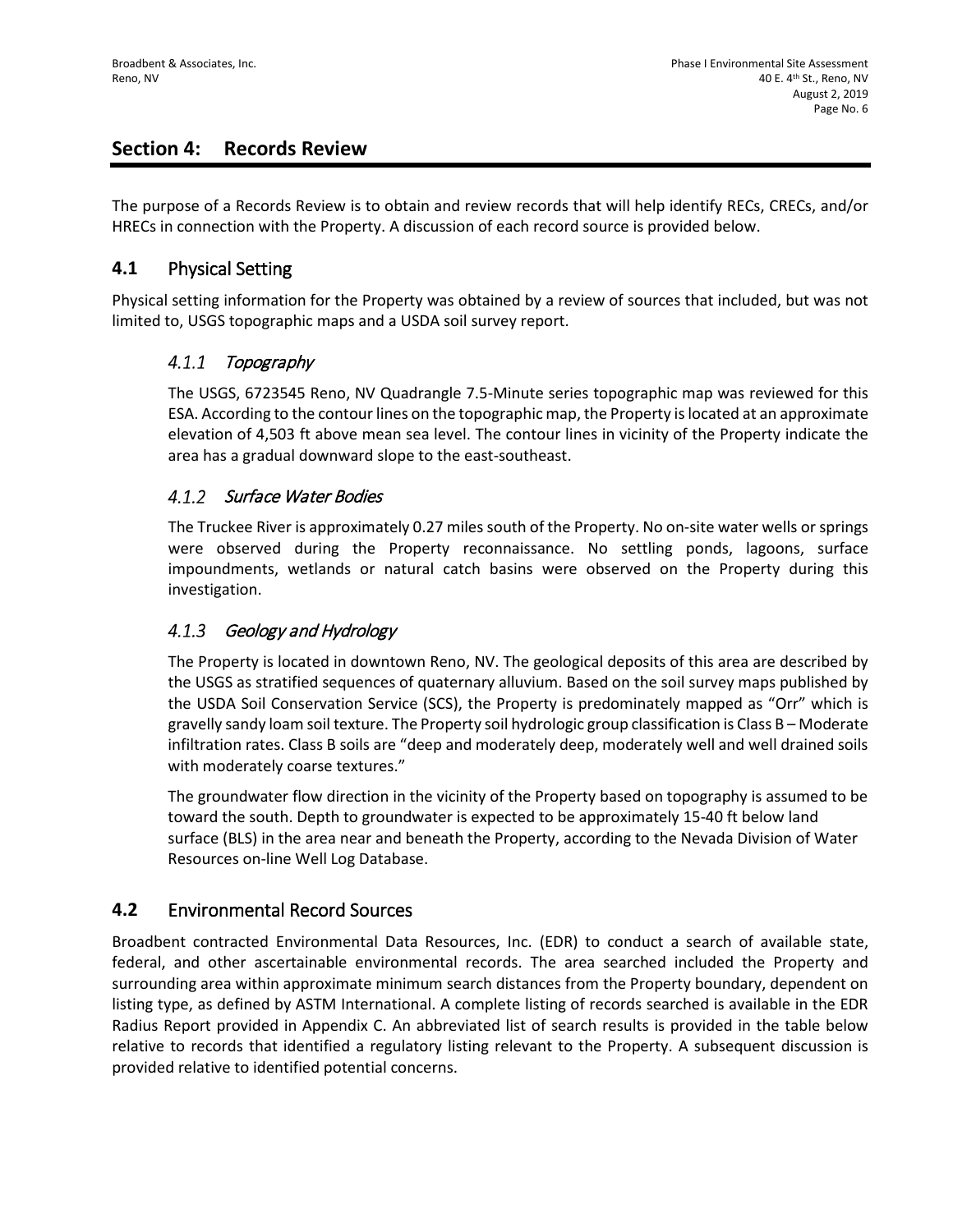| <b>Standard Database List Per ASTM International</b>   | <b>Database</b><br><b>Date</b><br>(M/D/Y) | <b>Subject</b><br><b>Property</b><br><b>Listed</b><br>$(Y$ or $N)$ | <b>Total No. of</b><br><b>Listings</b> | <b>Environmental</b><br><b>Concern Posed to</b><br>the Subject<br><b>Property</b><br>$(Y$ or $N)$ |
|--------------------------------------------------------|-------------------------------------------|--------------------------------------------------------------------|----------------------------------------|---------------------------------------------------------------------------------------------------|
| <b>Federal Agencies</b>                                |                                           |                                                                    |                                        |                                                                                                   |
| Federal NPL Sites (<1.0 mile)                          | 4/11/19                                   | N                                                                  | 0                                      | N                                                                                                 |
| Federal Delisted NPL Sites (<1.0 mile)                 | 4/11/19                                   | N                                                                  | 0                                      | N                                                                                                 |
| Federal SEMS Sites (< 0.5 mile)                        | 3/11/19                                   | N                                                                  | 0                                      | N                                                                                                 |
| Federal CERCLIS NFRAP - SEMS ARCHIVE Sites (<0.5 mile) | 3/11/19                                   | N                                                                  | $\mathbf{1}$                           | N                                                                                                 |
| RCRA CORRACTS Sites (<1.0 mile)                        | 3/25/19                                   | N                                                                  | 0                                      | N                                                                                                 |
| RCRA non-CORRACTS TSD Facilities (< 0.5 mile)          | 3/25/19                                   | N                                                                  | 0                                      | N                                                                                                 |
| RCRA LQG (<0.25 mile)                                  | 3/25/19                                   | N                                                                  | 0                                      | N                                                                                                 |
| RCRA SQG (<0.25 mile)                                  | 3/25/19                                   | N                                                                  | 0                                      | N                                                                                                 |
| RCRA CESQG (<0.25 mile)                                | 3/25/19                                   | N                                                                  | 6                                      | N                                                                                                 |
| Federal ERNS Sites (Property Only)                     | 3/25/19                                   | N                                                                  | $\Omega$                               | N                                                                                                 |
| US Institutional/Engineering Controls (<0.5 mile)      | 1/31/19                                   | N                                                                  | 0                                      | N                                                                                                 |
| <b>State Agencies</b>                                  |                                           |                                                                    |                                        |                                                                                                   |
| State & Tribal equivalent CERCLIS (SHWS) (<1.0 mile)   | 12/17/18                                  | N                                                                  | 179                                    | N                                                                                                 |
| State & Tribal SWF/LF (<0.5 mile)                      | 11/27/18                                  | N                                                                  | 0                                      | N                                                                                                 |
| State & Tribal LUST (<0.5 mile)                        | 12/17/18                                  | N                                                                  | $\overline{2}$                         | N                                                                                                 |
| State & Tribal ASTs (<0.25 mile)                       | 1/25/18                                   | N                                                                  | $\mathbf{1}$                           | N                                                                                                 |
| State & Tribal USTs (<0.25 mile)                       | 1/25/18                                   | N                                                                  | 40                                     | N                                                                                                 |
| State & Tribal Voluntary Cleanup Sites (<0.5 mile)     | 12/17/18                                  | N                                                                  | 0                                      | N                                                                                                 |
| State & Tribal Brownfield Sites (<0.5 mile)            | 12/17/18                                  | N                                                                  | 3                                      | N                                                                                                 |
| <b>Other Ascertainable Records</b>                     |                                           |                                                                    |                                        |                                                                                                   |
| US Brownfields (<0.5 mile)                             | 12/17/18                                  | N                                                                  | 16                                     | N                                                                                                 |
| Recycling Facilities in Nevada (SWRCY) (<0.5 mile)     | 10/12/18                                  | N                                                                  | 4                                      | N                                                                                                 |
| RCRA-NonGen (<0.25)                                    | 3/25/19                                   | ${\sf N}$                                                          | 25                                     | N                                                                                                 |
| <b>EDR Exclusive</b>                                   |                                           |                                                                    |                                        |                                                                                                   |
| EDR US Historic Auto Station (<0.125 mile)             | <b>NA</b>                                 | N                                                                  | 8                                      | N                                                                                                 |
| EDR US Historic Dry Cleaners (<0.125 mile)             | <b>NA</b>                                 | N                                                                  | 0                                      | N                                                                                                 |
| EDR US Manufactured Gas Plants (<0.25 mile)            | <b>NA</b>                                 | N                                                                  | $\overline{2}$                         | N                                                                                                 |

Based on information contained within the EDR report, the Property was not listed in any of the databases that were searched. Database results for properties surrounding the target property are discussed below.

Results of the records search found 179 sites located within one mile of the Property listed on the Corrective Action Sites (SHWS) database. Sixteen of these SHWS sites are within 0.25 miles of the Property. These 16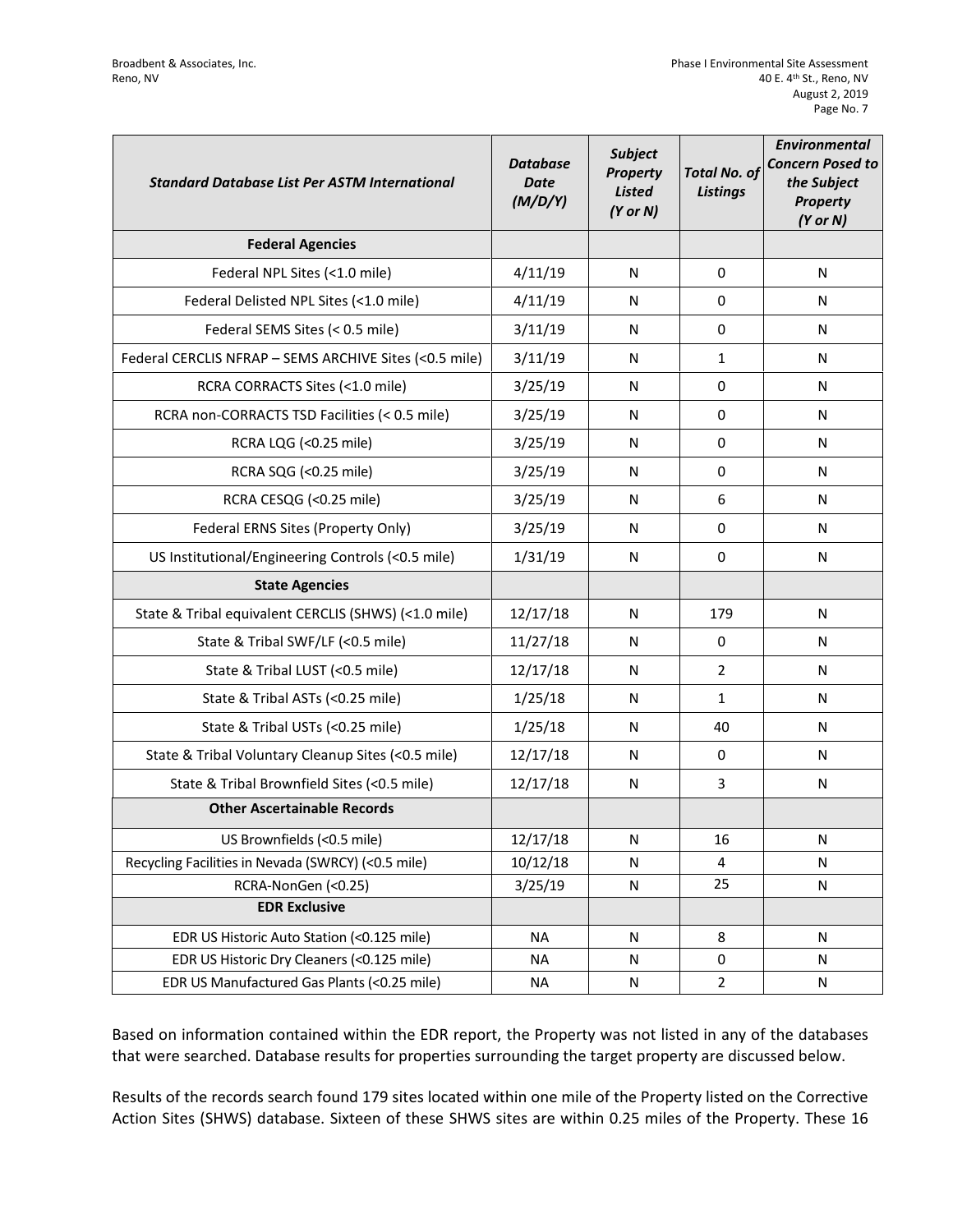sites were identified as petroleum hydrocarbon releases affecting soil and/or groundwater. 15 of the 16 sites have been granted closure by the appropriate agency. The nearest "open" SHWS case to the Property is identified as 'Granite Construction Company Mobile Source'. This site is located approximately 1,309 feet west-southwest of the Property. The release was reported to the Nevada Division of Environmental Protection (NDEP) on May 10, 2004 for a diesel release to soil. A case closure date has not been reported for this site. However, given the intervening gradient and distance from the Property, the potential for environmental impact to the Property appears to be low.

The LUST database indicates two sites within 0.5 miles of the Property. The nearest LUST site is approximately 1,263-feet northeast of the Property. The site is identified as Marsh Properties LLC. This site and was enrolled into the LUST database on February 8, 2018 as a result of a heating oil release which affected soil at the site. The site was granted closure on May 2, 2018 by the appropriate agency. Given the site status, and distance from the Property, the potential for environmental impact to the Property appears to be low.

The second LUST site is located approximately 1,894-feet east-southeast of the Property. The site is identified as Reno Police Department. The site was enrolled into the LUST database on an unknown date resulting from a gasoline release which affected soil and groundwater at the site. The site was granted closure on March 5, 2014 by the appropriate agency. Given the site status, and distance from the Property, the potential for environmental impact to the Property appears to be low.

Review of the SEMS-ARCHIVE list has revealed that there is one SEMS - ARCHIVE site located within approximately 0.5 miles of the Property and identified as Washoe Drum Site. This site is located approximately 1,706 feet south-southeast of the Property. The Washoe Drum Site is identified as a "Removal Only Site" and no site assessment work is needed.

The Federal SEMS-ARCHIVE database provides a list of sites that have been removed and archived from the inventory of SEMS sites. Archived status indicates that, to the best of EPA's knowledge, assessment at a site has been completed and that EPA has determined no further steps will be taken to list this site on the National Priorities List (NPL), unless further information indicates that this decision was not appropriate or other considerations require a recommendation for listing at a later time. This decision does not necessarily mean that there is no hazard associated with a given site; it only means that, based upon available information, the location is not judged to be a potential NPL site. Given the archived site-status, the potential for environmental impact to the Property relative to this site appears to be low.

The EDR records search found three sites within 0.5 miles of the Property listed on the NV Brownfields database. The term "brownfield" is used to describe abandoned, idled, or underused industrial or commercial properties taken out of productive use because of real or perceived risks from environmental contamination. The State of Nevada has initiated Brownfields, a land-recycling program, to provide an opportunity to redevelop these undesirable properties and revitalize communities. These three sites were identified as petroleum hydrocarbon releases affecting soil and groundwater. Each of the three sites have been granted closure by the appropriate agency. The three sites are identified in the EDR report as Reno Downtown Events (closure date January 7, 2005), Union 76 Station #00 (closure date January 7, 2005), and Regional Transportation Commission – Washoe County (closure date December 11, 2008). Given the site statuses and distance from the Property, the potential for environmental impact to the Property appears to be low.

Other sites listed in the table above, but not yet specifically discussed, do not likely pose a significant environmental concern relative to the Property for one or more of the following reasons: distance from Property; relative location to the Property; operating UST facilities with no violations; UST facilities that are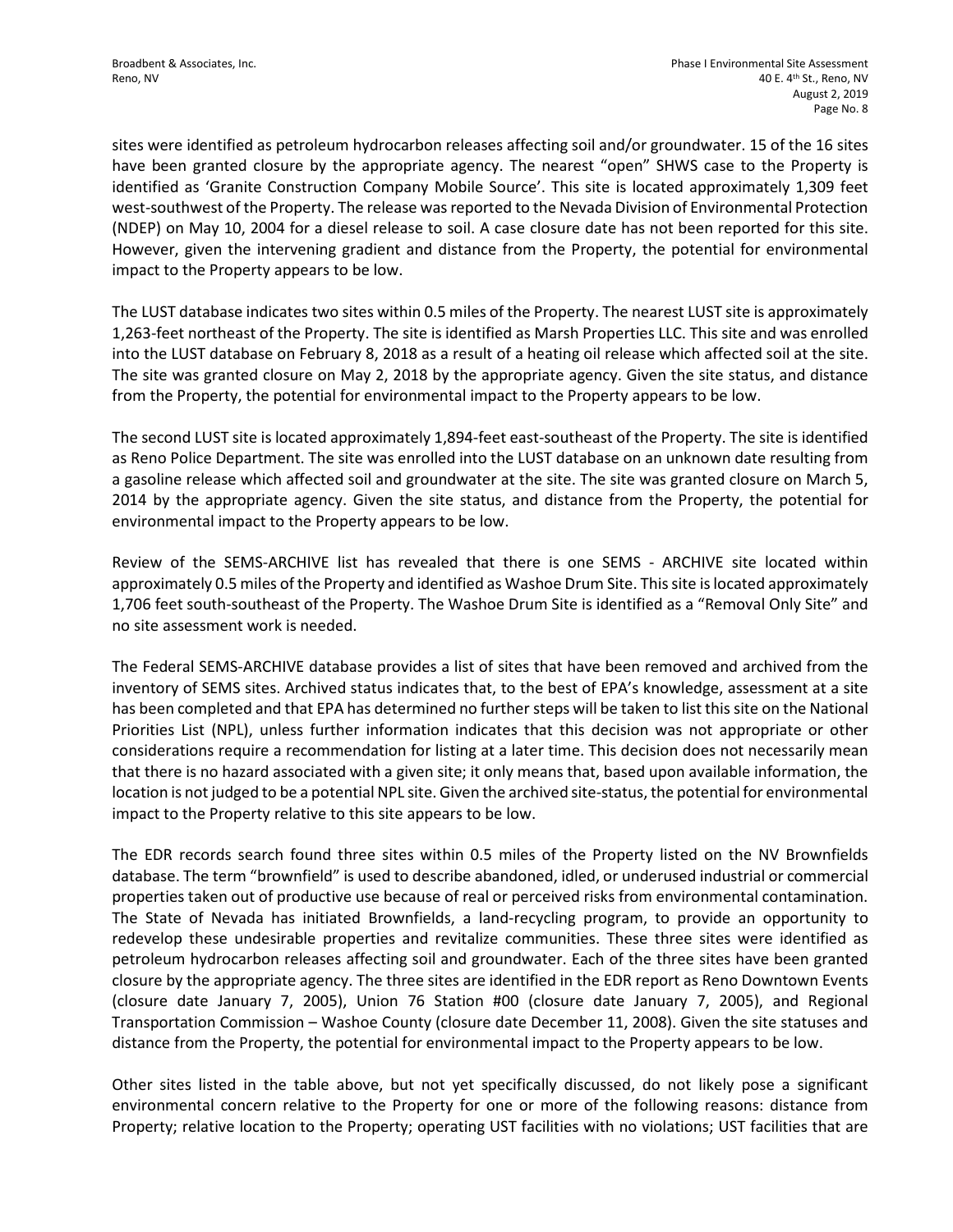permanently out of service; site listing not indicative of a release but rather simply indicating that the site/facility may possess chemicals of concern (e.g. RCRA Non-Gen).

### **4.3** Vapor Intrusion

Vapor intrusion occurs when chemicals volatilize and migrate from impacted soil and/or groundwater up into a building's interior space. Vapor intrusion can pose a potential health threat to the occupants of the building, especially to sensitive populations such as the elderly and children.

Sites within the approximate minimum search distances of 1/3 of a mile for chemicals of concern (COC) and 1/10 of a mile for petroleum hydrocarbon COC were reviewed. Based on the regulatory status, the characteristics of the offsite suspect sources, and/or lack of documented groundwater plumes within the areas of concern, it is unlikely that the Property has been impacted by vapor intrusion from surrounding sites.

### **4.4** Historical Record Sources

The following standard historical sources may be used to meet the historical record sources review requirements of ASTM E1527-13: aerial photographs; fire insurance maps; property tax files; land title records (although these cannot be the sole historical source consulted); topographic maps; city directories; building department records; or zoning/land use records. ASTM E1527-13 requires "All obvious uses of the property shall be identified from the present, back to the property's first developed use, or back to 1940, whichever is earlier." This task requires reviewing only as many of the standard historical sources as are necessary and that are reasonably ascertainable and likely to be useful.

#### Historical Topographic Maps 4.4.1

The following historical topographic maps were reviewed and described. Copies of the historical topographic maps are provided in Appendix D.

| Date(s) | <b>Map Source &amp; Scale</b> | <b>Property Observations</b>                                                                                                  | <b>Surrounding Area Observations</b>                                                                                                                                                                                                                                                                                                                                          |
|---------|-------------------------------|-------------------------------------------------------------------------------------------------------------------------------|-------------------------------------------------------------------------------------------------------------------------------------------------------------------------------------------------------------------------------------------------------------------------------------------------------------------------------------------------------------------------------|
| 1891    | Reno Quad<br>1:125000         | Property is located in downtown Reno.                                                                                         | Central Pacific Railroad, V&T Railroad,<br>and the Truckee River are recorded on<br>this map.                                                                                                                                                                                                                                                                                 |
| 1893    | Reno Quad<br>1:125000         | No significant change.                                                                                                        | No significant change.                                                                                                                                                                                                                                                                                                                                                        |
| 1950    | Reno Quad<br>1:62500          | Property is within the developed part of<br>downtown Reno. The Central Pacific<br>Railroad is adjacent south of the Property. | Increasing development of downtown<br>Reno area. Apparent building<br>structures are observed east of the<br>Property. The V & T Railroad is re-<br>routed east of the Property. Reno<br>High School, S. Virginia St., Idlewild<br>Park, E. 4 <sup>th</sup> St., University of Nevada-<br>Reno, the Reno Fair Grounds, and<br>Highland Reservoir are recorded on<br>this map. |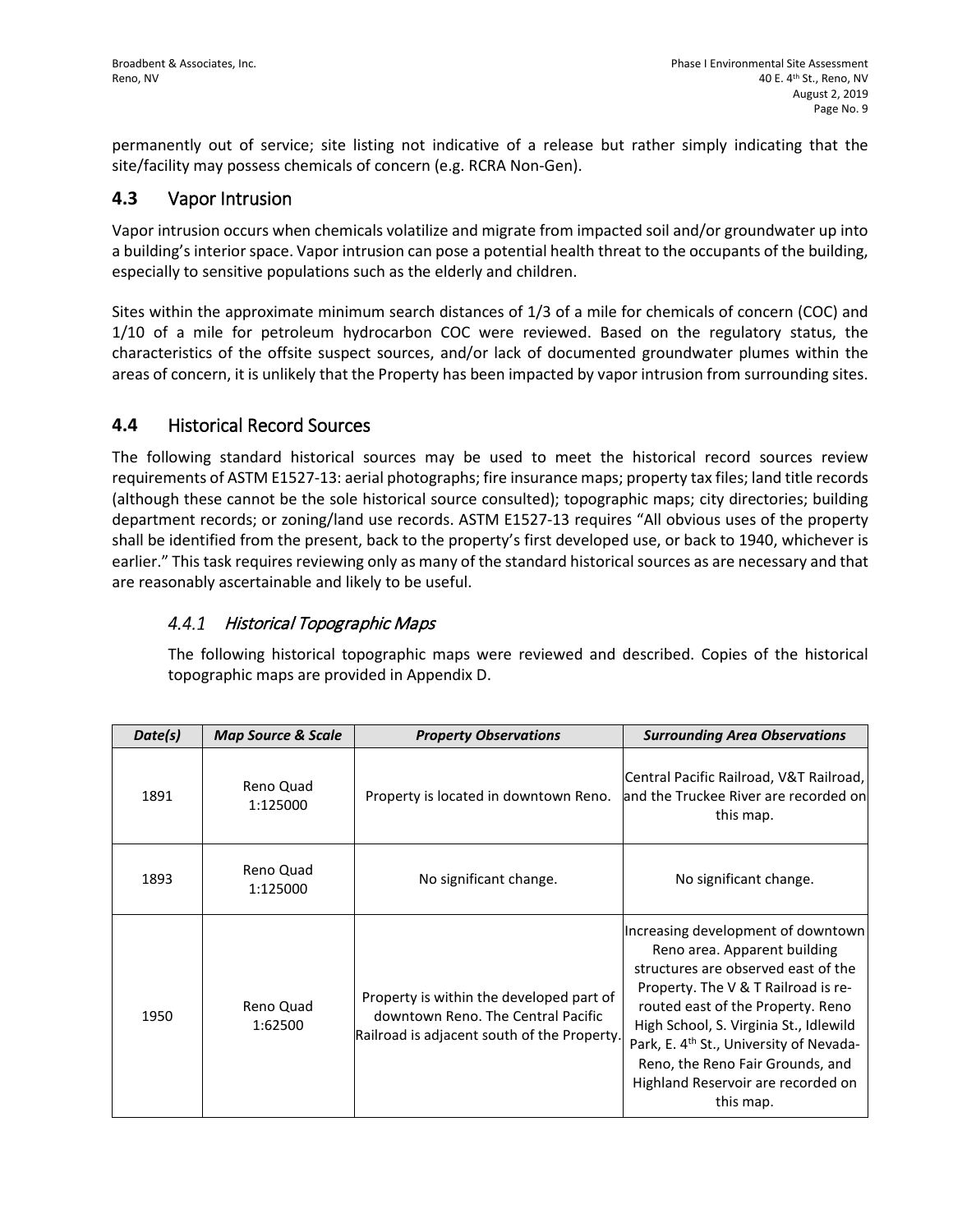| 1951 | Reno Quad<br>1:62500 | No significant change. | No significant change.                                                                                                                                                                                                                               |
|------|----------------------|------------------------|------------------------------------------------------------------------------------------------------------------------------------------------------------------------------------------------------------------------------------------------------|
| 1967 | Reno Quad<br>1:24000 | No significant change. | St. Mary's Hospital is identified<br>northwest of the Property. An<br>aqueduct is recorded southeast of the<br>Property. I-80 is being constructed<br>north of the Property.                                                                         |
| 1974 | Reno Quad<br>1:24000 | No significant change. | Increasing development of Reno.<br>Buildings are identified adjacent<br>north, west, and south of the<br>Property. Interstate 80 and US 395 are<br>being constructed on the map.<br>Surrounding area of the Property is<br>predominately commercial. |
| 1982 | Reno Quad<br>1:24000 | No significant change. | I-80 is developed north of the<br>Property. A fire station is identified<br>southwest of the Property on this<br>map.                                                                                                                                |
| 2015 | Reno Quad<br>1:24000 | No significant change. | Surrounding area appears to be<br>developed in their current<br>configuration on this map.                                                                                                                                                           |

No RECs, CRECs, and/or HRECs were identified relative to the Property based on review of the historical topographic maps.

### 4.4.2 Historical Aerial Photographs

The following historical aerial photographs were reviewed and described. Copies of the historical aerial photographs are provided in Appendix D.

| Date(s) | <b>Photo Source &amp; Scale</b> | <b>Property Observations</b>                                                                                                                                                                                                                                                                                                                                         | <b>Surrounding Area Observations</b>                                                                                                                                                                                                                                                                                                                                                                         |
|---------|---------------------------------|----------------------------------------------------------------------------------------------------------------------------------------------------------------------------------------------------------------------------------------------------------------------------------------------------------------------------------------------------------------------|--------------------------------------------------------------------------------------------------------------------------------------------------------------------------------------------------------------------------------------------------------------------------------------------------------------------------------------------------------------------------------------------------------------|
| 1939    | <b>USDA</b><br>$1'' = 500'$     | There is an apparent small building<br>(possible shed) structure seen on the<br>northern portion of the Property. There<br>are several apparent cars parked on the<br>middle portion of the Property. Two large<br>apparent commercial building structures<br>and a smaller building structure are seen<br>on the southern portion of the Property in<br>this photo. | Surrounding area is predominately<br>developed with apparent<br>industrial/commercial use. E. 4 <sup>th</sup> St.,<br>North Center St., and East Plaza St. are<br>developed adjacent to the Property.<br>Apparent commercial building<br>structures are seen adjacent to the<br>Property. The Truckee River is south<br>of the Property. The Union Pacific<br>Railroad is adjacent south of the<br>Property. |
| 1946    | <b>USGS</b><br>$1'' = 500'$     | There appears to be additional building<br>structures added to the northern portion<br>of the Property.                                                                                                                                                                                                                                                              | No significant change.                                                                                                                                                                                                                                                                                                                                                                                       |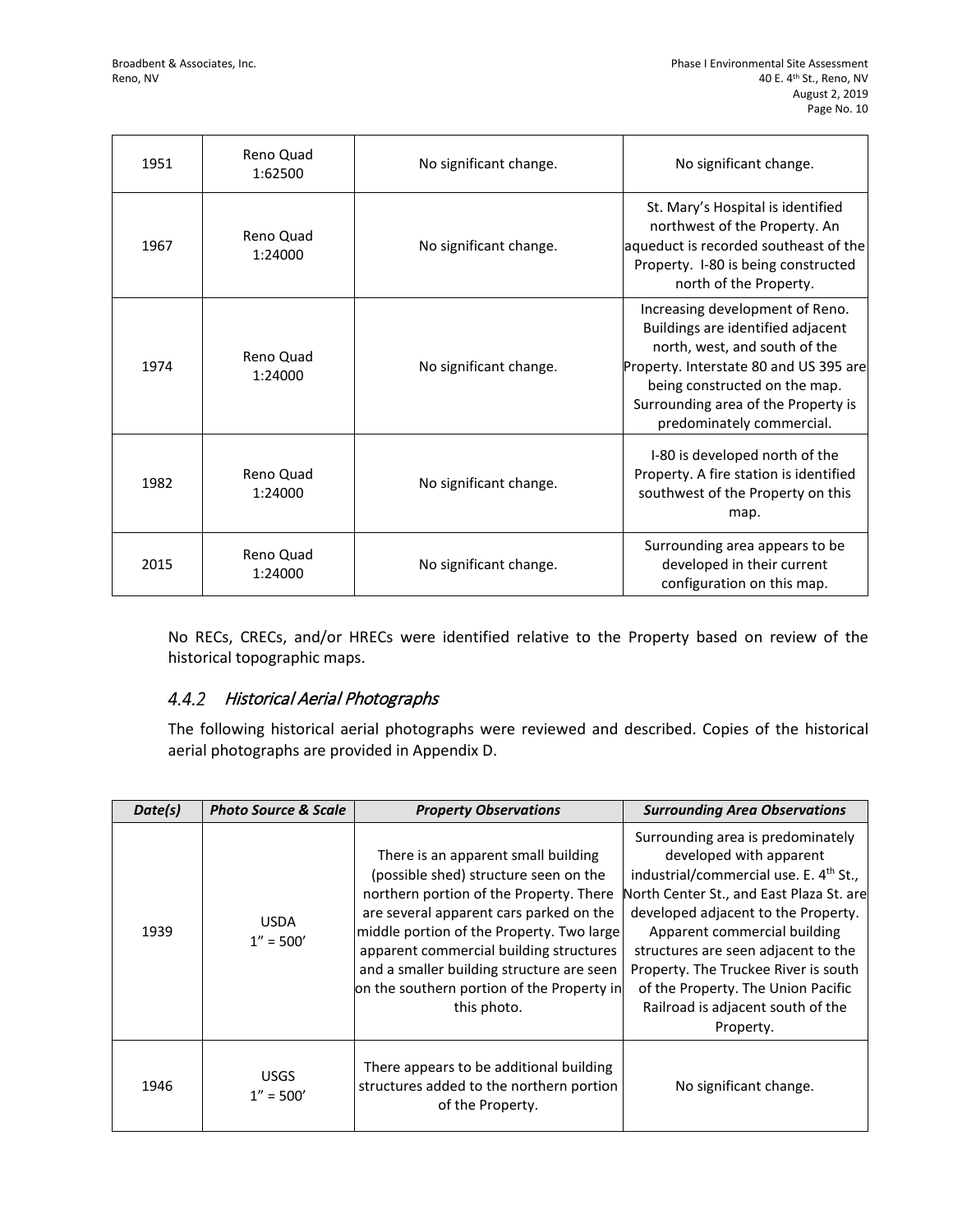$\overline{\mathsf{T}}$ 

 $\mathsf{r}$ 

┑

 $\overline{\phantom{a}}$ 

| 1953 | <b>USGS</b><br>$1'' = 500'$  | No significant change.                                                                                                                                | No significant change.                                                                                                                                                      |
|------|------------------------------|-------------------------------------------------------------------------------------------------------------------------------------------------------|-----------------------------------------------------------------------------------------------------------------------------------------------------------------------------|
| 1966 | <b>USGS</b><br>$1'' = 500'$  | Two apparent smaller shed-like buildings<br>are seen on the southern portion of the<br>Property. The Property appears to be<br>used as a parking lot. | Large parking lots are developed<br>adjacent east and south of the<br>Property. It appears N. Center St. and<br>E. 4 <sup>th</sup> St. have been widened.                   |
| 1972 | <b>SLA</b><br>$1'' = 500'$   | Property is an apparent parking lot. No<br>apparent building structures are observed<br>on the Property.                                              | I-80 is seen under construction north<br>of the Property.                                                                                                                   |
| 1980 | <b>USGS</b><br>$1'' = 750'$  | Poor photo quality can't properly observe No significant change (poor resolution<br>the Property.                                                     | to photo).                                                                                                                                                                  |
| 1984 | <b>USGS</b><br>$1'' = 1000'$ | No significant change.                                                                                                                                | An apparent parking garage is<br>observed adjacent south of the<br>Property in this photo.                                                                                  |
| 1994 | <b>USGS</b><br>$1'' = 500'$  | An apparent building structure is<br>observed on the Property (poor photo).                                                                           | I-80 is developed north of the<br>Property. The National Bowling<br>Stadium is developed adjacent east of<br>the Property (poor quality photo).                             |
| 1999 | USGS/DOQQ<br>$1'' = 500'$    | Current configuration of buildings.                                                                                                                   | Apparent large commercial building<br>seen adjacent north of the Property.<br>Further development of downtown<br>hotels northwest of the Property is<br>seen in this photo. |
| 2006 | USDA/NAIP<br>$1'' = 500'$    | No change to Property.                                                                                                                                | The Reno Convention Center is<br>developed adjacent northeast of the<br>Property in this photo.                                                                             |
| 2010 | USDA/NAIP<br>$1'' = 500'$    | No significant change.                                                                                                                                | Surrounding area buildings appear to<br>be developed in their current<br>configuration in this photo.                                                                       |
| 2013 | USDA/NAIP<br>$1'' = 500'$    | No significant change.                                                                                                                                | No significant change.                                                                                                                                                      |
| 2017 | USDA/NAIP<br>$1'' = 500'$    | No significant change.                                                                                                                                | No significant change.                                                                                                                                                      |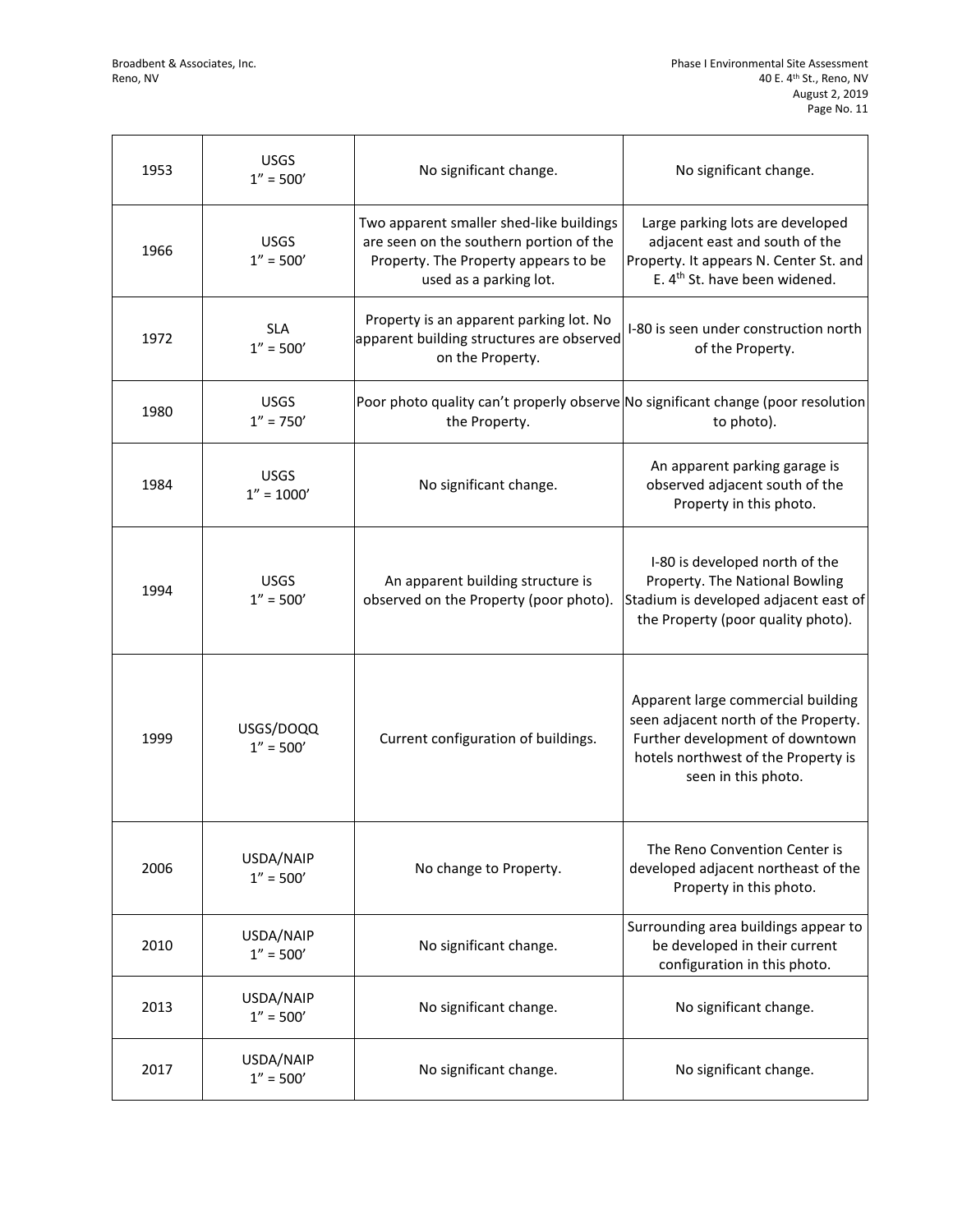No RECs, CRECs, and/or HRECs were identified relative to the Property based on review of the historical aerial photographs.

#### $4.4.3$ Fire Insurance Maps

Fire insurance maps were initially produced by private companies (such as Sanborn, Perris, and the Fire Underwriters Inspection Bureau) for the insurance industry to provide information regarding the uses of properties at specified dates. A copy of the Certified Sanborn Map Report is provided in Appendix D.

| Date(s) | <b>Map Source</b> | <b>Property Observations</b>                                                                                                                                                                                                                                                                     | <b>Surrounding Area Observations</b>                                                                                                                                                                                                                                                                                        |
|---------|-------------------|--------------------------------------------------------------------------------------------------------------------------------------------------------------------------------------------------------------------------------------------------------------------------------------------------|-----------------------------------------------------------------------------------------------------------------------------------------------------------------------------------------------------------------------------------------------------------------------------------------------------------------------------|
| 1885    | Sanborn           | Property has three to four small shed<br>structures mapped on the southern<br>portion of the Property. A small<br>dwelling structure is mapped on the<br>northern portion of the Property.                                                                                                       | Mt. St. Mary's Academy is mapped east of the<br>Property. The Reno City Motel along with several<br>small dwellings/sheds are mapped adjacent west<br>of the Property. The Central Pacific Railroad<br>Freight House is adjacent south of the Property.<br>Center St. is adjacent east of the Property.                     |
| 1890    | Sanborn           | Small dwelling mapped on the<br>northern portion of the Property.<br>Several apparent<br>commercial/residential buildings are<br>mapped on the southern portion of<br>the Property.                                                                                                              | A corral is mapped adjacent northeast of the<br>Property. Additional apparent commercial<br>structures are mapped adjacent west of the<br>Property.                                                                                                                                                                         |
| 1899    | Sanborn           | No significant change.                                                                                                                                                                                                                                                                           | Several residential dwellings are mapped<br>adjacent west of the Property. The Grand Central<br>Hotel, Tremont Headquarters, and a lodge are<br>mapped adjacent west of the Property. Several<br>residential dwellings are mapped adjacent east of<br>the Property. Dwellings are mapped adjacent<br>north of the Property. |
| 1904    | Sanborn           | Washoe Stables, Livery & Feed<br>building is mapped on the Property.<br>A Society Hall and several small<br>dwellings are mapped on the<br>southern portion of the Property.<br>Two residential buildings and two<br>shed-like structures are mapped on<br>the northern portion of the Property. | Hotel Nevada is mapped adjacent east of the<br>Property. E. 4 <sup>th</sup> St. and E. Plaza St. are mapped<br>north and south of the Property, respectively.                                                                                                                                                               |
| 1906    | Sanborn           | No significant changes.                                                                                                                                                                                                                                                                          | No significant changes.                                                                                                                                                                                                                                                                                                     |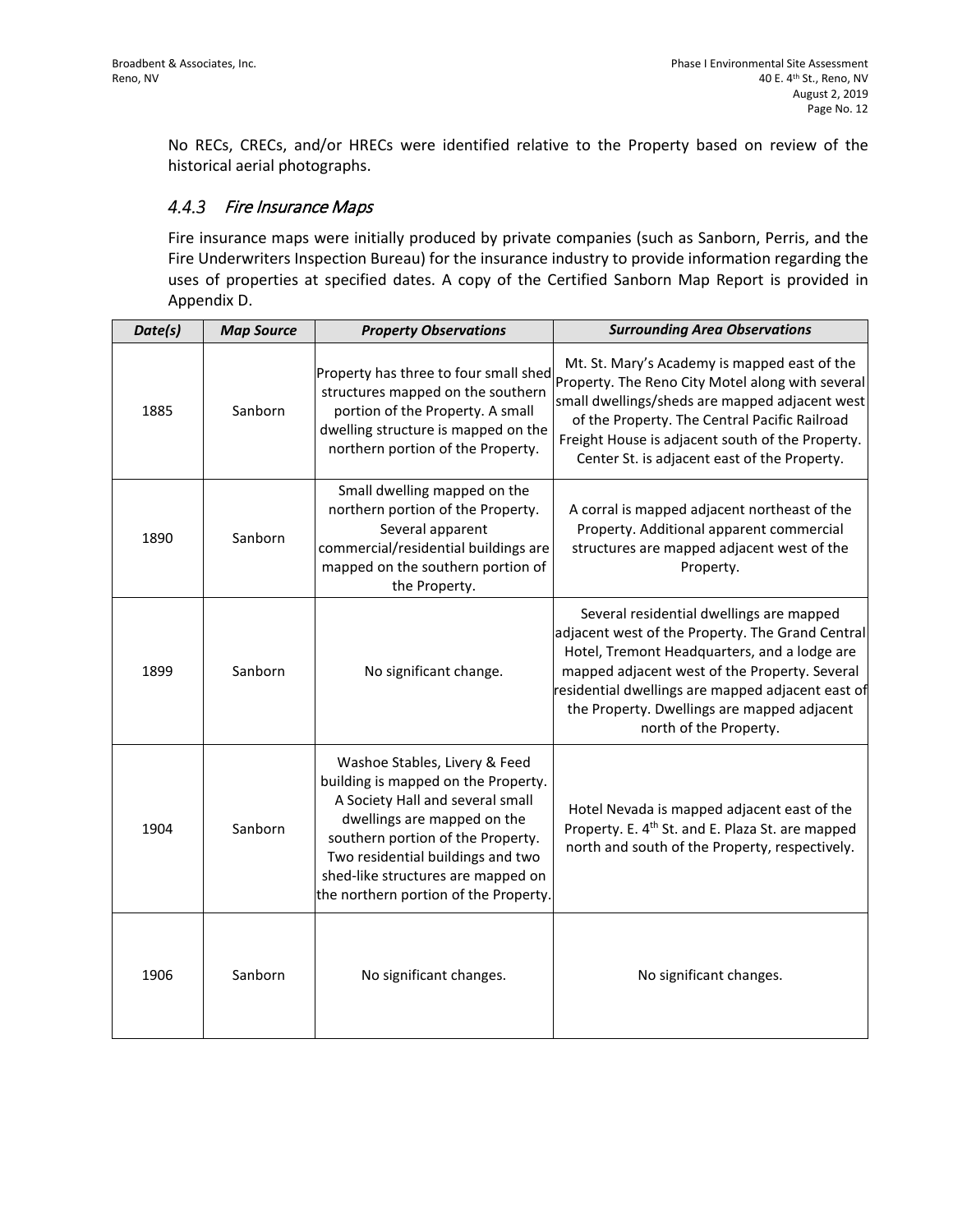| 1918 | Sanborn | An additional dwelling structure is<br>mapped on the northern portion of<br>the Property. An auto garage and<br>auto storage building structures are<br>mapped on the southern portion of<br>the Property.                                                                                                                                                                | Auto Repair and Auto garage are mapped<br>adjacent west of the Property. Plumbing,<br>vulcanizing, clothes cleaning, and residential<br>dwellings are mapped adjacent west of the<br>Property.                                                                                                                                                                                      |
|------|---------|---------------------------------------------------------------------------------------------------------------------------------------------------------------------------------------------------------------------------------------------------------------------------------------------------------------------------------------------------------------------------|-------------------------------------------------------------------------------------------------------------------------------------------------------------------------------------------------------------------------------------------------------------------------------------------------------------------------------------------------------------------------------------|
| 1949 | Sanborn | Two structures labeled "Gas & Oil"<br>are mapped on the Property. A large<br>parking lot is mapped in the middle<br>of the Property. A Hotel and several<br>apparent commercial businesses<br>including a "Laundry-solvent" facility<br>are mapped on the southern portion<br>of the Property.                                                                            | Reno Junior High School and a gymnasium are<br>mapped adjacent east of the Property. A hotel,<br>auto repair shop, and various stores are mapped<br>adjacent west of the Property. The Sierra Pacific<br>Railroad and associated railroad infrastructure<br>are mapped south of the Property. A large Auto<br>Sales & Service building is mapped adjacent<br>north of the Property. |
| 1955 | Sanborn | A large structure labeled "Gas & Oil"<br>is mapped on the northern portion of<br>the Property. Southern portion of the<br>Property comprises of various<br>commercial structures.                                                                                                                                                                                         | A gas & oil building structure is mapped<br>northeast of the Property.                                                                                                                                                                                                                                                                                                              |
| 1957 | Sanborn | No significant changes.                                                                                                                                                                                                                                                                                                                                                   | Northside Junior High School is mapped adjacent<br>east of the Property.                                                                                                                                                                                                                                                                                                            |
| 1966 | Sanborn | The northern portion of the Property<br>is a parking lot. Only one small shed<br>structure remains mapped on the<br>northern portion of the Property.<br>The southern portion of the Property<br>is a parking lot with two small<br>structures. A possible gas station is<br>mapped on the southern portion of<br>the Property. The building is labeled<br>as "Gas & Af." | No significant changes.                                                                                                                                                                                                                                                                                                                                                             |
| 1970 | Sanborn | lot. One tiny shed-like structure is<br>mapped on the Property.                                                                                                                                                                                                                                                                                                           | The Property is mapped as a parking $\vert$ a large parking lot is mapped adjacent east of the<br>Property. A parking lot is mapped adjacent west<br>of the Property.                                                                                                                                                                                                               |
| 1972 | Sanborn | No significant changes.                                                                                                                                                                                                                                                                                                                                                   | No significant changes.                                                                                                                                                                                                                                                                                                                                                             |

No environmental RECs, CRECs, and/or HRECs were identified relative to the Property based on review of the historical fire insurance maps.

#### $4.4.4$ City Directories

City directories have been published for cities and towns across the US since the 1700s. Originally a list of residents, the city directory developed into a sophisticated tool for locating individuals and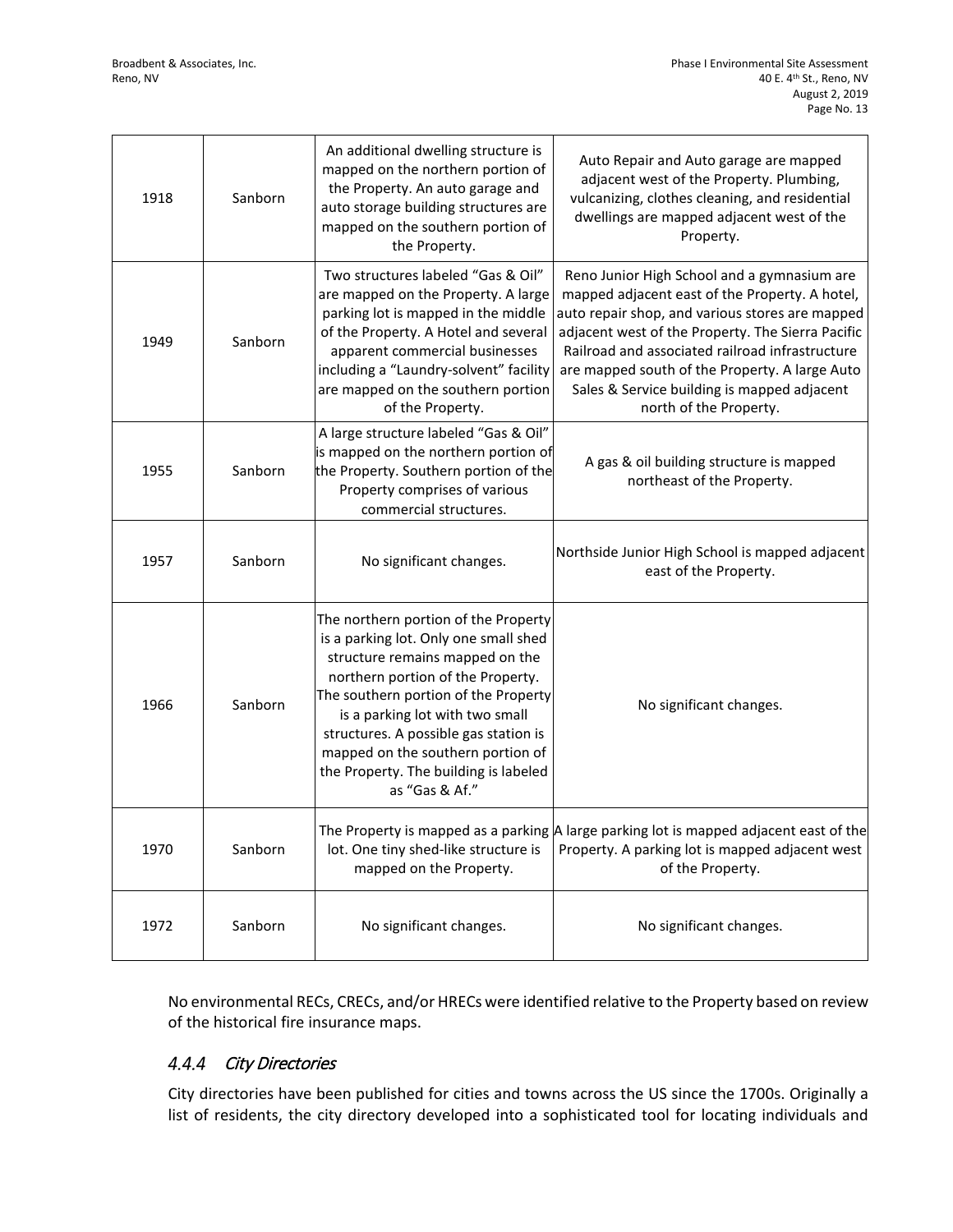businesses in a particular urban or suburban area. Twentieth-century directories are generally developed into three sections: a business index, a list of resident names and addresses, and a street index. With each address, the directory lists the name of the resident or, if a business is operated from this address, the name and type of business (if unclear from the name). While city directory coverage is comprehensive for major cities, it may be less comprehensive for rural areas and small towns.

Broadbent requested EDR to provide a search of available historic city directories that may list the Property. EDR researched Polk's City Directories for non-sequential years beginning in 1932 and up to 2014. It should be noted that residential addresses within the unincorporated portions of counties were typically not included within city directories. City Directory results are included in Appendix D. Results of this search yielded the following information:

**40 E. 4th St.** – The Property address of 40 E. 4th St. appears in the EDR Digital Archive and Polk City Directory as 'Citi Center building – Downtown Transit Facility' in 1986. There were no listings for the street address in the EDR Digital Archive's or Polk's City Directory for the years 1932, 1960, 1964, 1968, 1971, 1976, 1981, 1992, 1995, 2000, 2005, 2010, and 2014.

No environmental RECs, CRECs, and/or HRECs were noted relative to the Property based on review of the historical city directories.

### **4.5** Other Environmental Records

Other environmental reports were not provided and/or reviewed as a part of this ESA.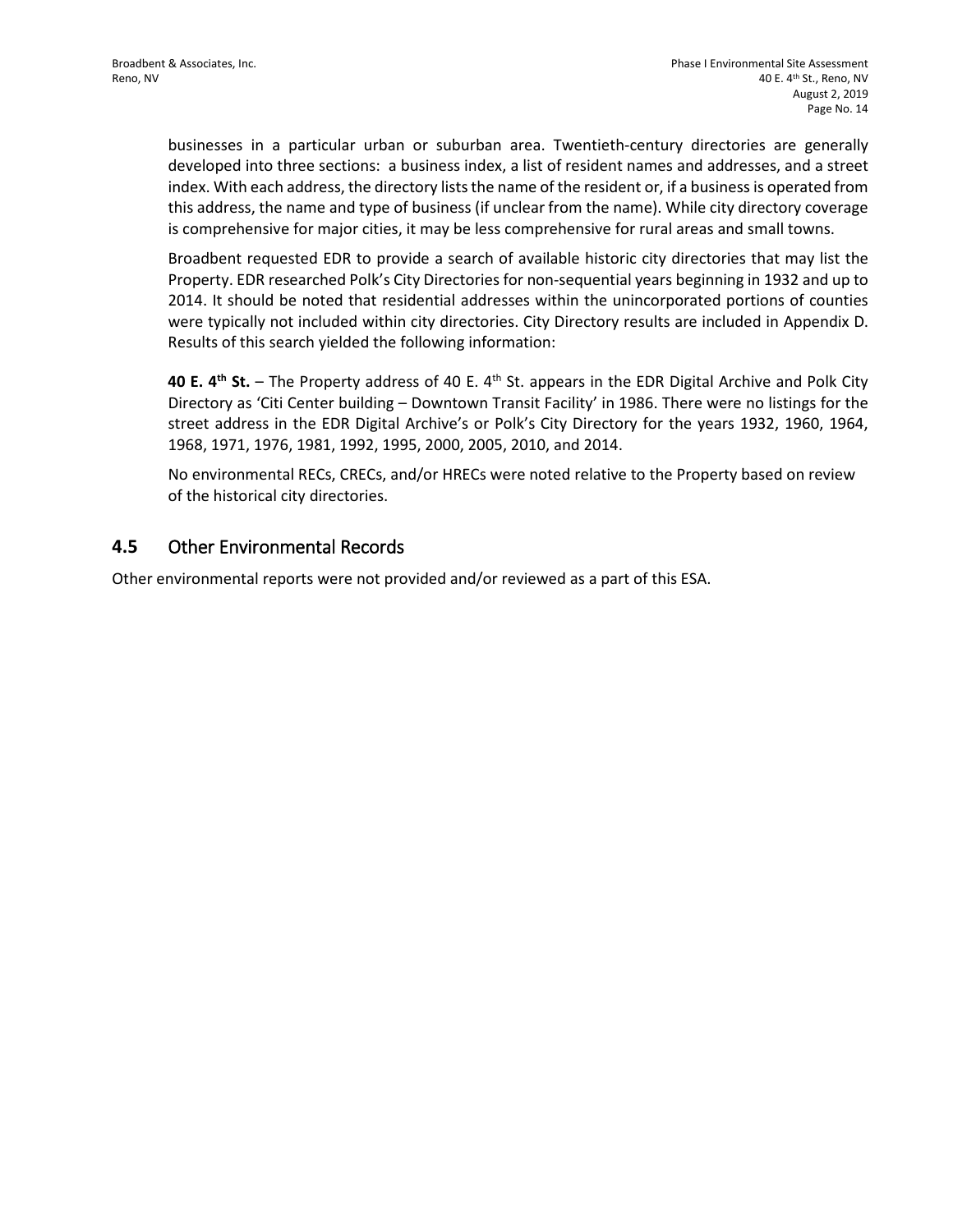## **Section 5: Site Reconnaissance**

Mr. Brandon Reiff of Broadbent conducted a site reconnaissance of the Property on May 24, 2019 as discussed below. The weather was sunny and warm. Photographs of the Property and vicinity taken during the site reconnaissance are provided within Appendix E.

## **5.1** Hazardous Substances in Connection with Identified Uses

No hazardous substances or petroleum products in connection with current identified uses were observed within the boundaries of the Property during the site reconnaissance. No hazardous substances or petroleum products in connection with current identified uses were observed on properties adjoining the Property when observed from the Property or publicly accessible areas. As such, no RECs from hazardous substances or petroleum products in connection with current identified uses were known to be present on the Property at the time of the reconnaissance.

### **5.2** Hazardous Substance and Unidentified Substance Containers

No hazardous substance, unidentified substance, or petroleum products containers were observed within the boundaries of the Property during the site reconnaissance. No hazardous substance, unidentified substance, or petroleum product containers were observed on properties adjoining the Property when observed from the Property or publicly-accessible areas. As such, no RECs from hazardous substance or unidentified substance containers were known to be present on the Property at the time of the reconnaissance.

## **5.3** Storage Tanks

No evidence of existing or historic storage tanks, vent pipes, fill pipes, or access ways indicating USTs or ASTs was observed within the boundaries of the Property during the site reconnaissance or records review. No evidence of storage tanks was observed on properties adjoining the Property when observed from the Property or publicly-accessible areas. As such, no RECs from storage tanks were known to be present on the Property at the time of the reconnaissance.

### **5.4** Polychlorinated Biphenyls

Polychlorinated biphenyls (PCBs) are a class of stable compounds that are toxic to the liver and are linked to cancer. The US EPA considers PCBs a Priority Pollutant under the Clean Water Act. The maximum contaminant level of PCBs allowed in drinking water is 0.5 parts per billion (ppb). Due to PCBs' toxicity and classification as a persistent organic pollutant, the United States prohibited the manufacture of PCBs after July 1, 1979 in the Toxic Substances Control Act (TSCA) of 1976. Until then, PCBs were widely used as coolant and dielectric insulating fluids for oil-filled electrical transformers and capacitors (such as those used in ballasts of old fluorescent and high-intensity discharge lights). PCBs were also used as plasticizers in paints and cements, stabilizing additives in flexible polyvinyl chloride (PVC) coatings of electrical wiring and electronic components, pesticide extenders, cutting oils, reactive flame retardants, lubricating oils, vacuum pump fluids, hydraulic fluids, and sealants for caulking in schools and commercial buildings.

Although manufacture was prohibited after 1979, PCBs already in commerce continued to be allowed in "totally enclosed uses" such as transformers and capacitors. Due to their extended working life, some oil-filled electrical equipment may still contain PCBs. The US EPA considers a product to be "PCB-Contaminated" if the oil contains between 50-500 parts per million (ppm), and to be a PCB product if more than 500 ppm. After July 1, 1979 and through 1998, the US EPA required new oil-filled electrical equipment to be marked "No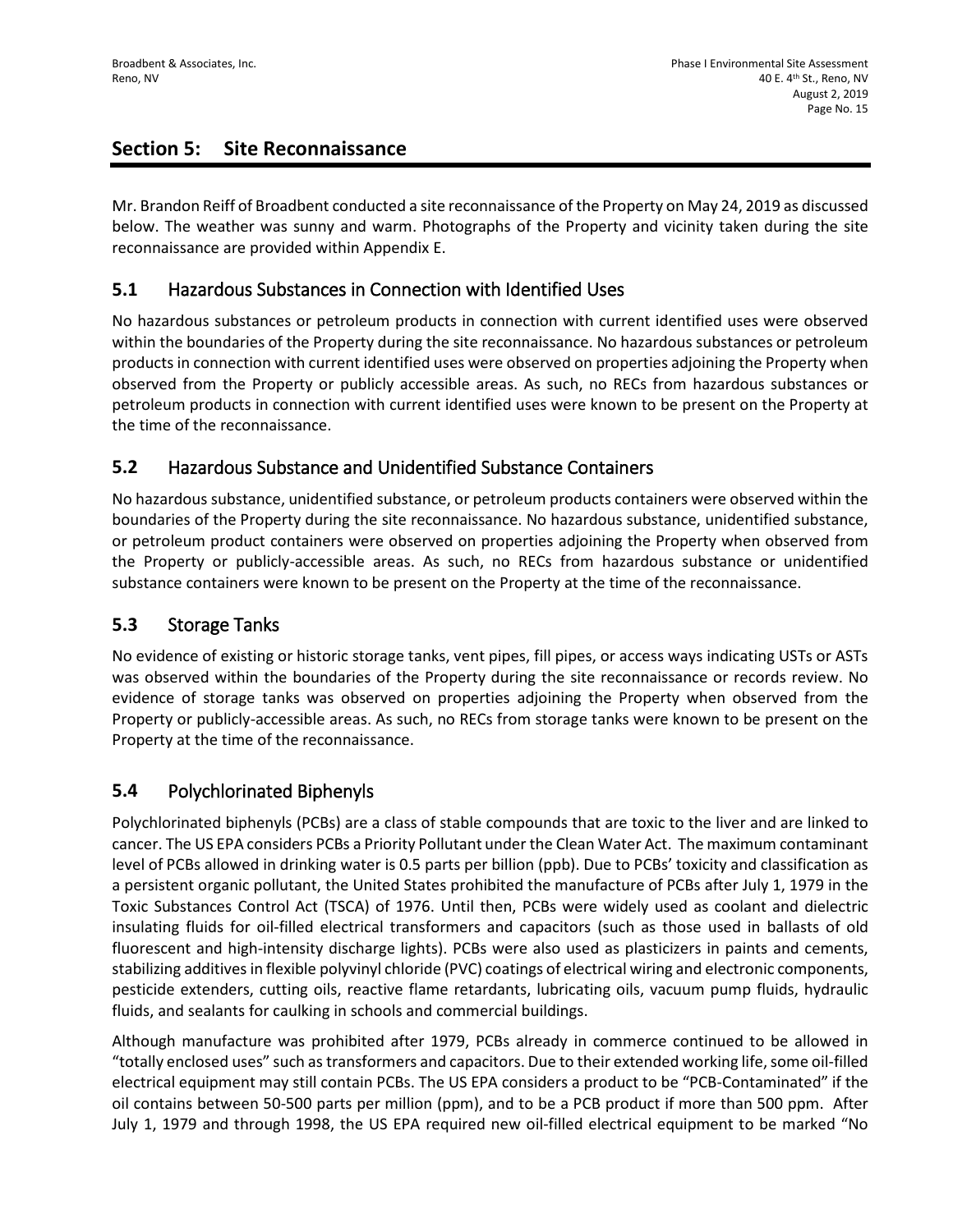PCBs." If an item is not so labeled, and no information is available as to the date of manufacture, an item might be assumed to contain PCBs until proven otherwise. PCB content may or may not be a matter of record with equipment or transformers belonging to a utility company.

No indication of leaks or releases from electrical equipment was observed during the site visit. No verifiable RECs, CRECs, and/or HRECs associated with PCBs were observed or known to be present on the Property at the time of the site reconnaissance.

## **5.5** Odors, Pools of Liquid

No pools of liquids and/or standing surface water were observed within the boundaries of the Property during the site reconnaissance. No strong, pungent, or noxious odors were noted during the site reconnaissance. No odors, pools of liquid, or standing surface water were observed on properties adjoining the Property when observed from the Property or publicly-accessible areas. As such, no RECs associated with potential odors, pools of liquid, or standing surface water were known to be present on the Property at the time of the site reconnaissance.

### **5.6** Pits, Ponds, Lagoons

No pits, ponds, or lagoons were observed within the boundaries of the Property during the site reconnaissance. No pits, ponds, or lagoons were observed on properties adjoining the Property when observed from the Property or publicly-accessible areas. As such, no RECs from pits, ponds, or lagoons were known to be present on the Property at the time of the reconnaissance.

### **5.7** Stained Soil/Pavement, Stressed Vegetation

Stained pavement was observed within the boundaries of the Property during the Property reconnaissance. However, the pavement staining was observed to be limited to paved vehicle parking areas and did not appear to affect non-paved surfaces. Additionally, stressed vegetation was not observed on the Property or properties adjoining the Property when observed from the Property or publicly-accessible areas. As such, no RECs from stressed vegetation or stained pavement were observed to be present on the Property at the time of site reconnaissance.

### **5.8** Indications of Solid Waste Disposal

Solid waste generated at the Property is disposed of in commercial dumpsters or recycled. An independent solid waste disposal/recycling contractor removes waste from the Property. No evidence of illegal dumping of solid waste was observed during the site reconnaissance. As such, no RECs from solid waste disposal were known to be present on the Property at the time of the reconnaissance.

### **5.9** Water, Storm Water, and Wastewater

Evidence of constructed storm water management drainage channels was observed along roadways adjacent to the Property. No evidence of on-site current or historic water supply wells, constructed storm water management systems, or historic wastewater systems was observed within the boundaries of the Property during the Property reconnaissance or discovered during interviews or records review. As such, no RECs from water, storm water, or wastewater were known to be present on the Property at the time of the reconnaissance.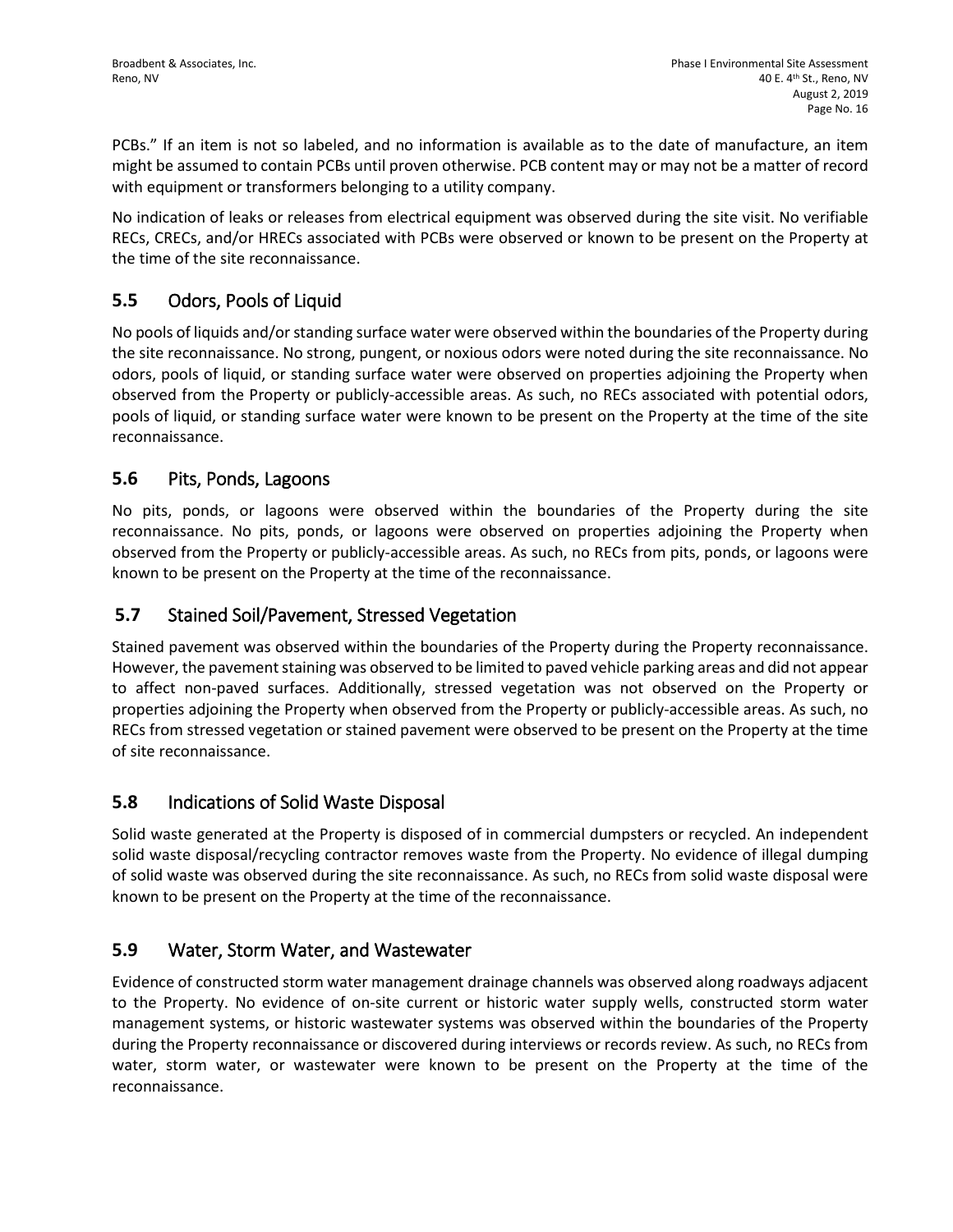### **5.10** Asbestos-Containing Material

Asbestos containing material (ACM) is commonly found in buildings constructed prior to the 1980s. Since the building was constructed in 1986 the potential for ACM within the buildings on the Property appears low. As such, no RECs from ACM were known to be present on the Property at the time of the reconnaissance.

### **5.11** Lead-Based Paint

Lead based paint (LBP) is a hazard in residential properties constructed prior to 1978. Since the existing buildings were constructed in 1986 the potential for LBP within the buildings on the Property appears low. As such, no RECs associated with LBP were known to be present on the Property at the time of the reconnaissance.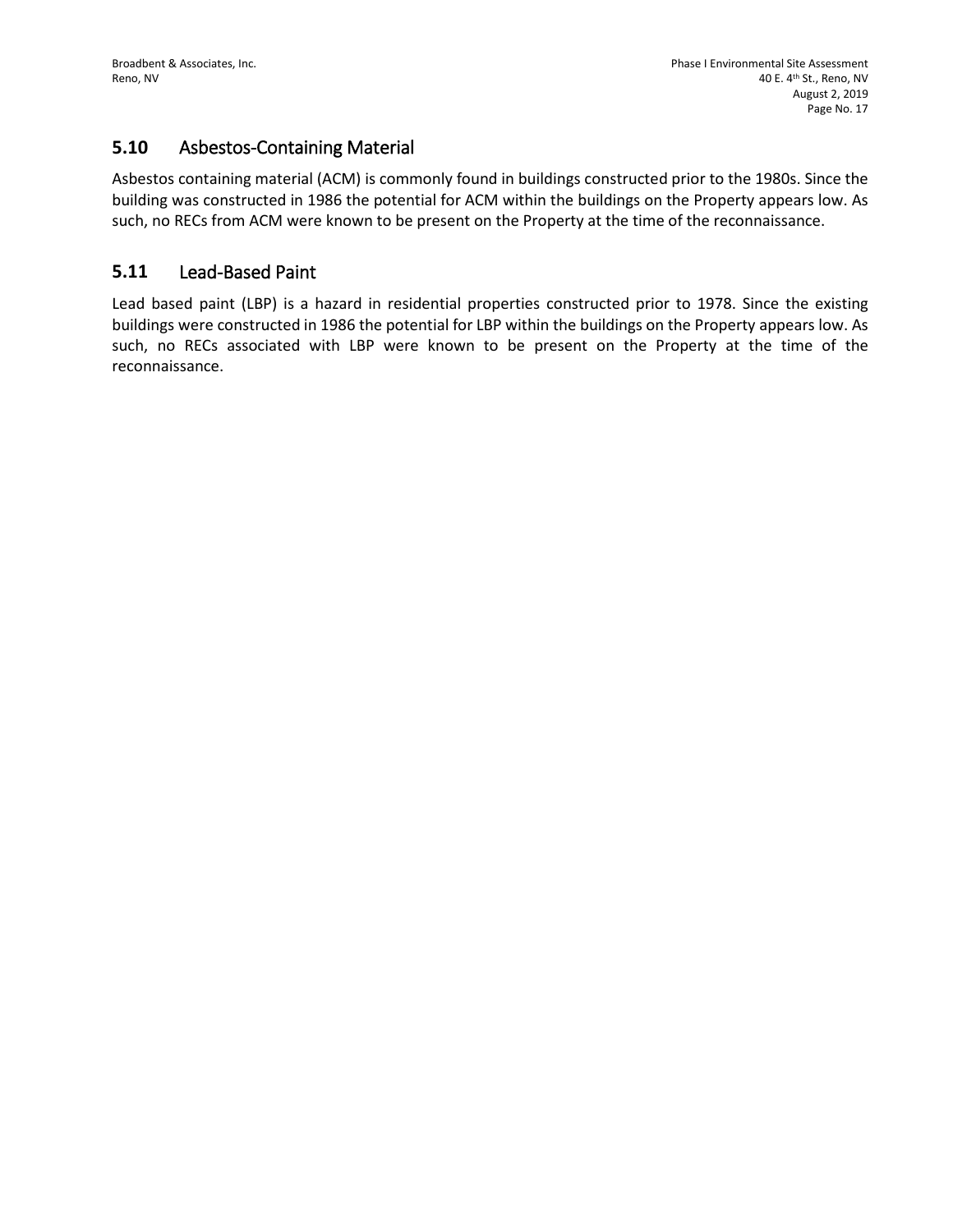## **Section 6: Interviews**

The following interviews were conducted in accordance with the requirements of ASTM E1527-13.

### **6.1** Interviews with Past and Present Owners and Occupants

Interviews were conducted with the following individuals. Use-Provided Information Questionnaires completed by the interviewees are provided in Appendix B.

| <b>Role</b>     | <b>Title</b>      | <b>Name</b>    | Company      | Method        | <b>Comments</b>                                   |
|-----------------|-------------------|----------------|--------------|---------------|---------------------------------------------------|
| <b>ESA User</b> | Property<br>Agent | Ms. Lori Miles | City of Reno | Questionnaire | No known environmental<br>liens or contamination. |

No RECs, CRECs, and/or HRECs were noted relative to the Property based on review of information gathered via interviews.

### **6.2** Interviews with State and/or Local Government Officials

The Washoe County Assessor's office was contacted. Documents reviewed at the Washoe County Assessor's online Property Assessment Database included a parcel map and supplemental site information. The structure on the Property was built in 1986 and the parcel consists of 1.135 acres. The owner of the property is listed as City of Reno. The APN of the site is identified as 007-296-22. The land use is listed as "General Commercial."

Broadbent contacted the Nevada Division of Environmental Protection (NDEP) and Washoe County Health Department (WCHD) with regard to reported environmental issues at the Property. No environmental records were found in regard to the subject Property. Email confirmation from WCHD is provided in Appendix B.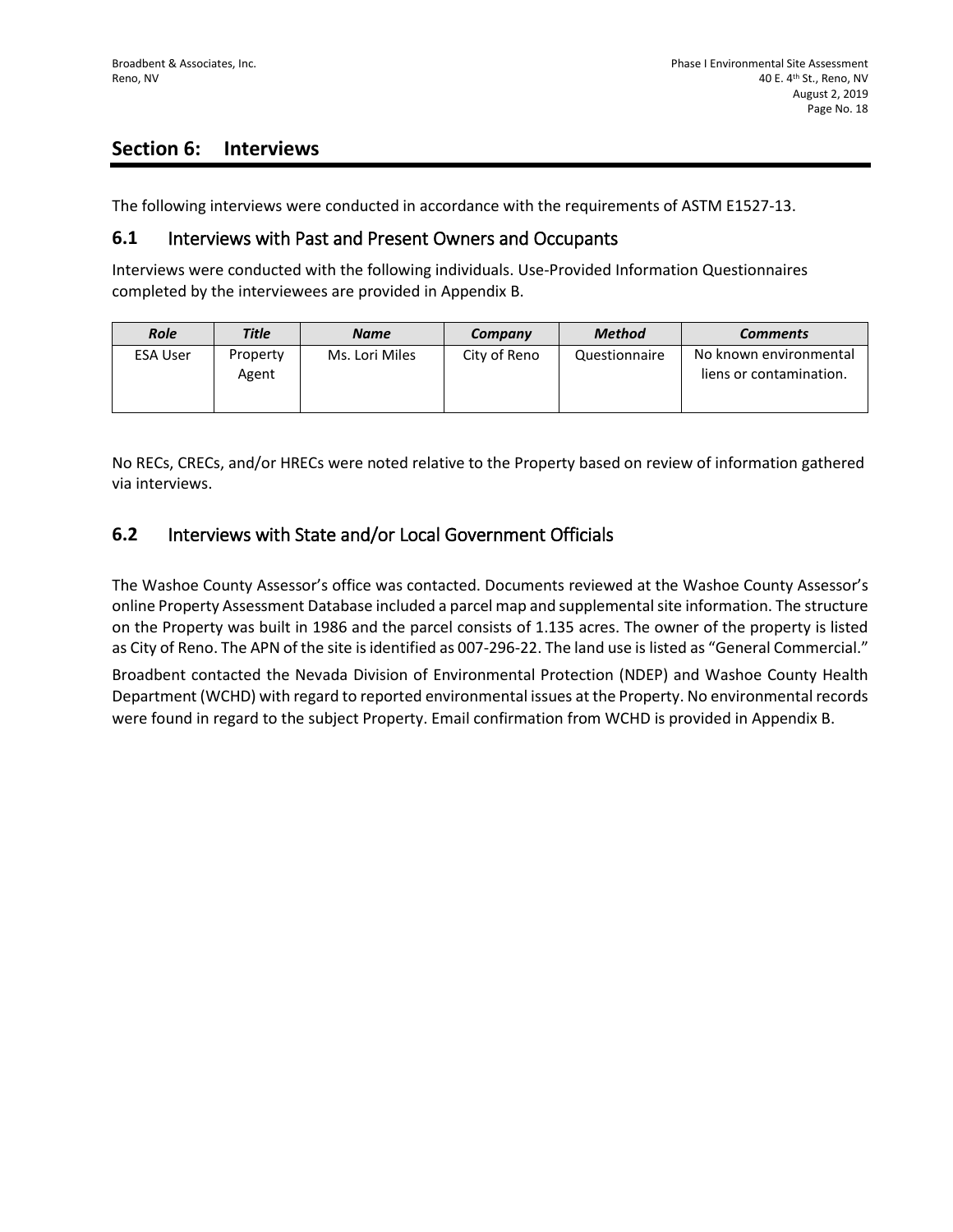## **Section 7: Data Gaps**

A data failure is failure to achieve the historical research objectives of ASTM E1527-13. A data gap is the incompleteness in activities required in this practice. The following data gaps occurred during conduct of this ESA: Recorded land title records were not provided by the client and County and City development records were not reviewed for the Property.

Based on the experience and good faith efforts of the environmental professionals responsible for conducting and reviewing this ESA, the above data gaps do not constitute a data failure and are not significant enough to affect identification of recognized environmental conditions on the Property.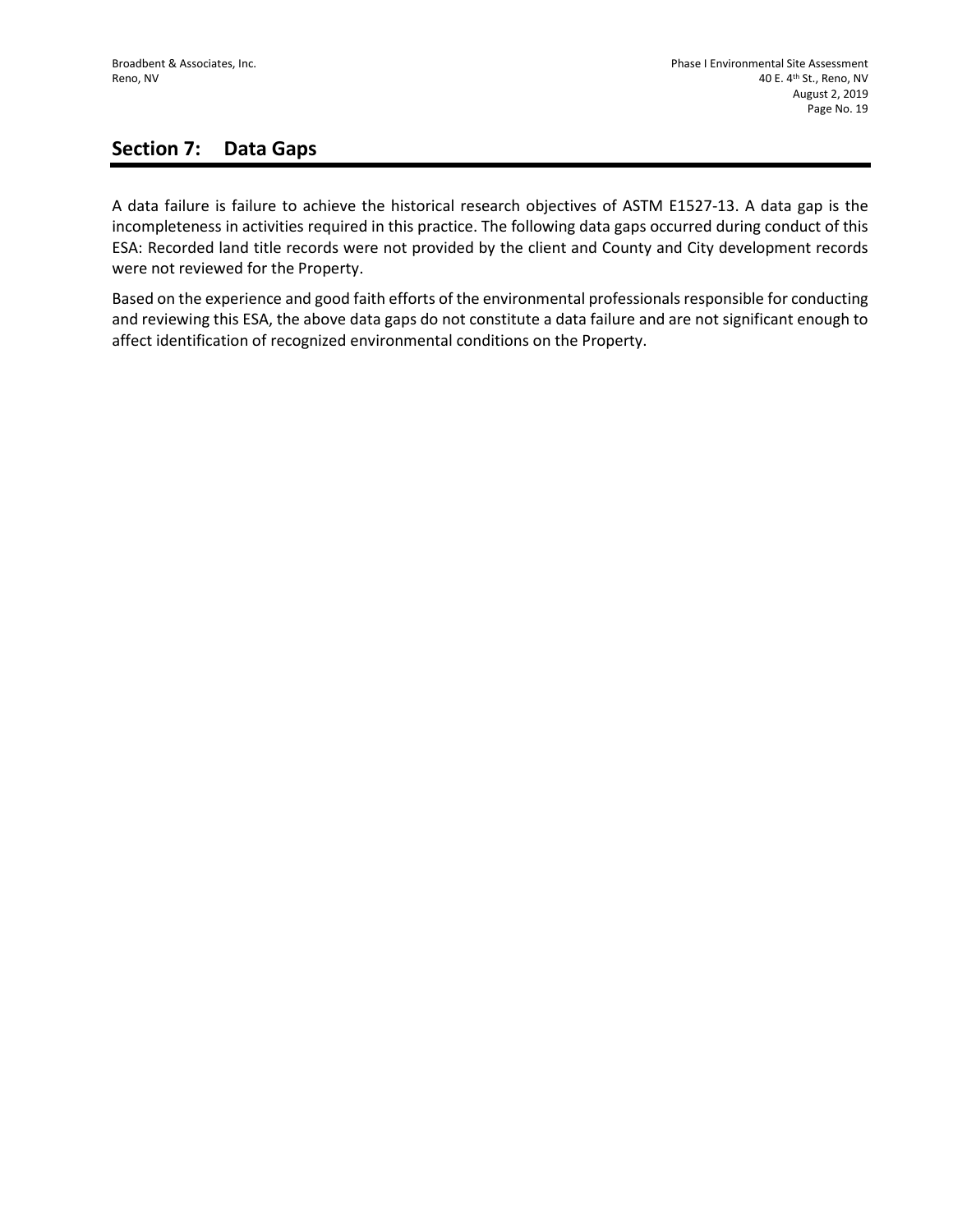# **Section 8: Findings**

Findings of the ESA have been discussed throughout the body of this report and are tabulated below.

| <b>Report Section</b> |                                            | <b>REC</b><br>(Y/N) | <b>CREC</b><br>(Y/N) | <b>HREC</b><br>(Y/N) | <b>De Minimis</b><br><b>Conditions</b><br>(Y/N) | <b>Comments</b>                                   |
|-----------------------|--------------------------------------------|---------------------|----------------------|----------------------|-------------------------------------------------|---------------------------------------------------|
| 2                     | <b>Site Description</b>                    | N                   | N                    | N                    | N                                               | <b>CitiCenter Plaza Park</b>                      |
| 3                     | <b>User-Provided</b><br><b>Information</b> | N                   | N                    | N                    | N                                               | <b>None</b>                                       |
| 4                     | <b>Records Review</b>                      | N                   | N                    | N                    | N                                               | <b>None</b>                                       |
| 5                     | <b>Site</b><br>Reconnaissance              | N                   | N                    | N                    | N                                               | <b>None</b>                                       |
| 6                     | <b>Interviews</b>                          | N                   | N                    | N                    | N                                               | No known environmental contamination or<br>liens. |

As indicated above, this assessment has revealed no RECs, CRECs, or HRECs in connection with the Property.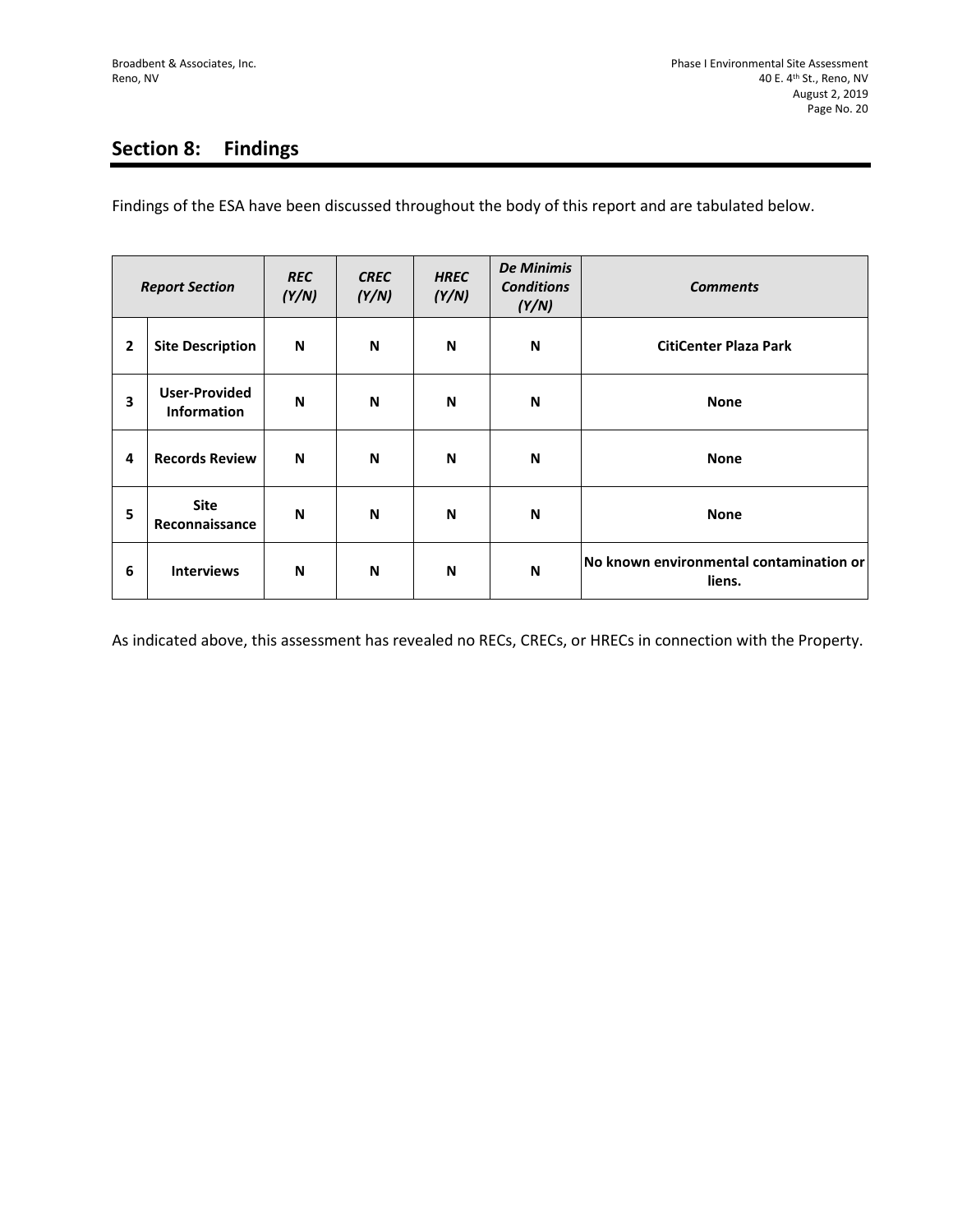# **Section 9: Conclusion**

Broadbent has conducted this ESA in conformance with the scope and limitations of ASTM Practice E1527-13 for the Property located at 40 E. 4th St., Reno, NV. Exceptions to, or deviations from, this practice are described in Section 1.4 of this report.

This assessment has revealed no recognized environmental conditions in connection with the Property.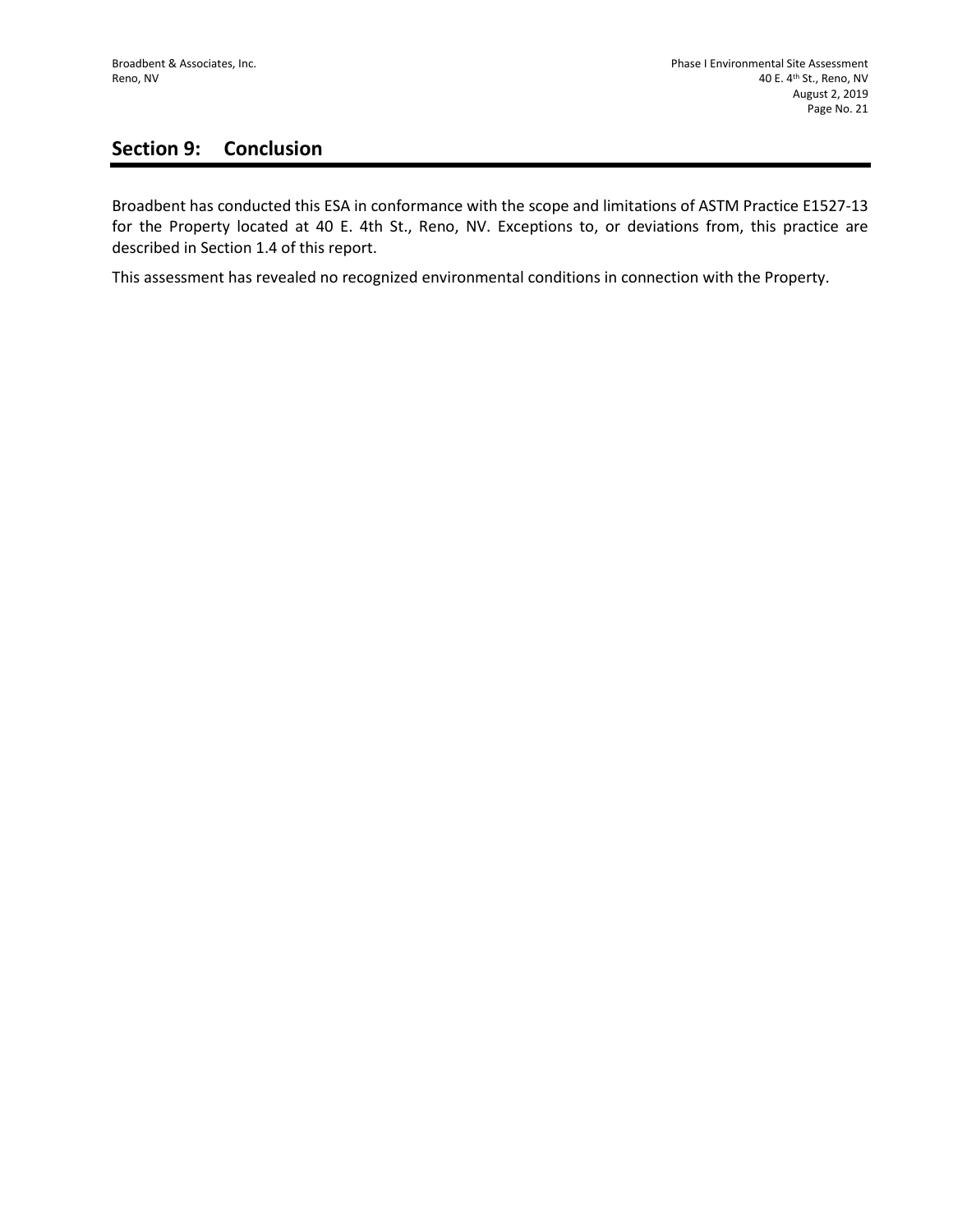### **Section 10: Limitations & Exceptions of Assessment**

Broadbent prepared this report for the exclusive use of NDEP and the City of Reno. This ESA is based on review of the site description, User-provided information, readily ascertainable environmental records, and results of site reconnaissance and interviews. This ESA was conducted in accordance with generally accepted environmental practices and procedures, as of the date of the report. Reputable environmental professionals practicing in this or similar localities conducted the services employing a degree of care and skill ordinarily exercised under similar circumstances. Findings and conclusions were made using methodologies employed per ASTM International Practice E1527-13 described by ASTM International as representing good commercial and customary practice for conducting an ESA of a property for the purpose of identifying RECs. No other warranties are implied or expressed.

No environmental sampling and associated analyses were undertaken for this ESA report. It is possible that variations in conditions could exist beyond points explored in this investigation.

This report represents professional opinion and judgment, which are dependent upon information obtained during the performance of consulting services. Environmental conditions may exist at the Property that cannot be identified. Conclusions are based, in part, on information supplied by others, the accuracy or sufficiency of which may not be independently reviewed. No investigation can be thorough enough to exclude the presence of hazardous materials at a given site; therefore, if no hazardous materials are identified during an assessment, such a finding should not be construed as a guarantee of the absence of such materials on a property, but rather the results of services conducted within project scope, cost, and other real limitations.

Opinions presented apply to conditions existing at the time services were conducted. Broadbent is unable to report on, or accurately predict events that may impact the Property following performance of the described services, whether occurring naturally or caused by the actions of others. Broadbent assumes no responsibility for conditions it is not authorized to investigate or conditions not generally recognized as environmentally unacceptable at the time services are conducted. Broadbent is not responsible for change in applicable environmental standards, practices, laws, or regulations following performance of services.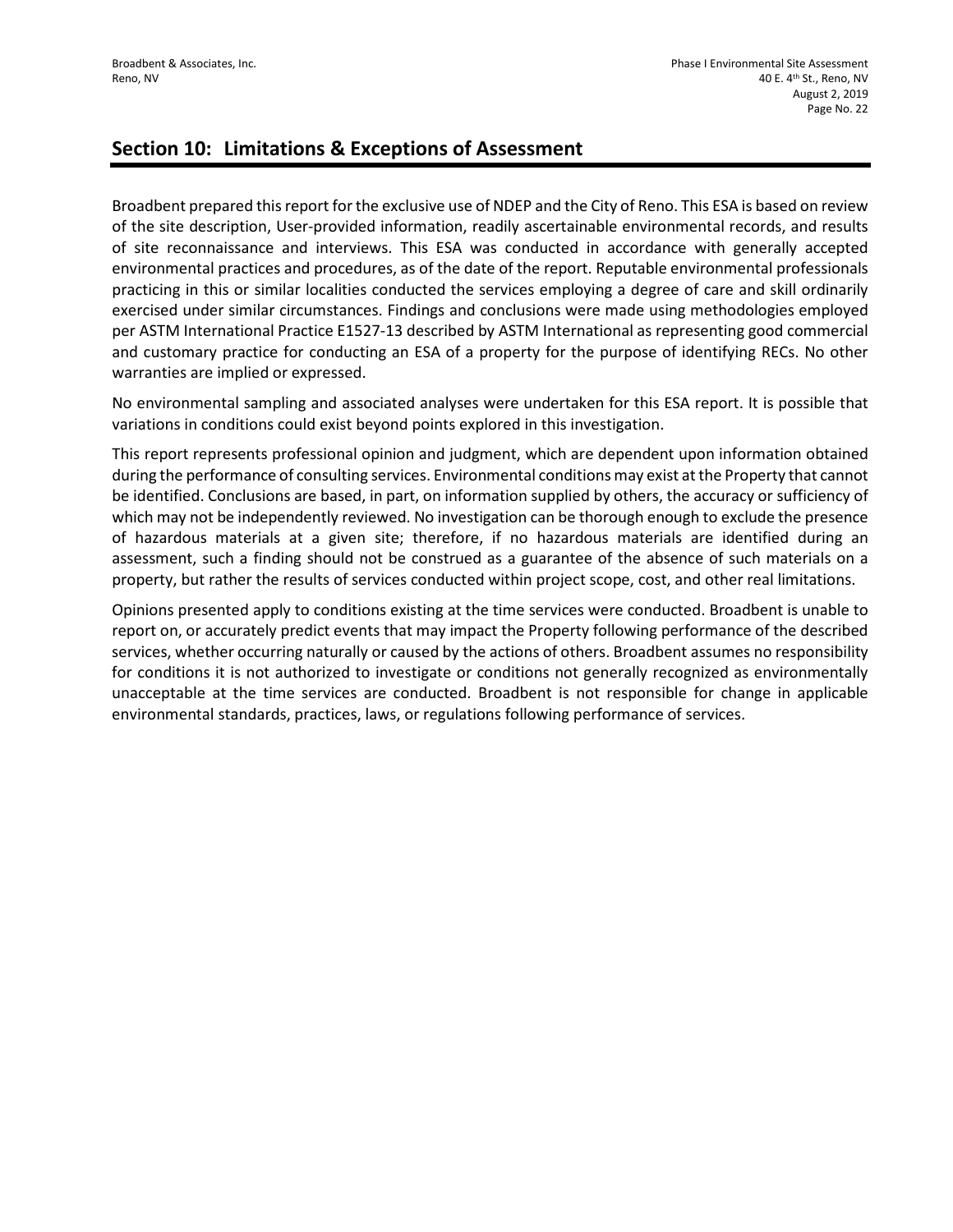### **Section 11: Certification Statement & Signatures**

As required by 40 CFR Part 312.21(d), I declare that, to the best of my professional knowledge and belief, I meet the definition of an Environmental Professional as defined in §312.10 of this part. I have the specific qualifications based on education, training, and experience to assess a property of the nature, history, and setting of the subject Property. I have developed and conducted the all appropriate inquiries in conformance with the standards and practices set forth in 40 CFR Part 312. My qualifications as an Environmental Professional are presented within Appendix F.

### **BROADBENT & ASSOCIATES, INC.**

Signature:

But 199

|              | Name: Brandon Reiff     |
|--------------|-------------------------|
|              | Title: Senior Geologist |
|              | Date: August 2, 2019    |
|              | Registration No.: 2300  |
| State of: NV |                         |